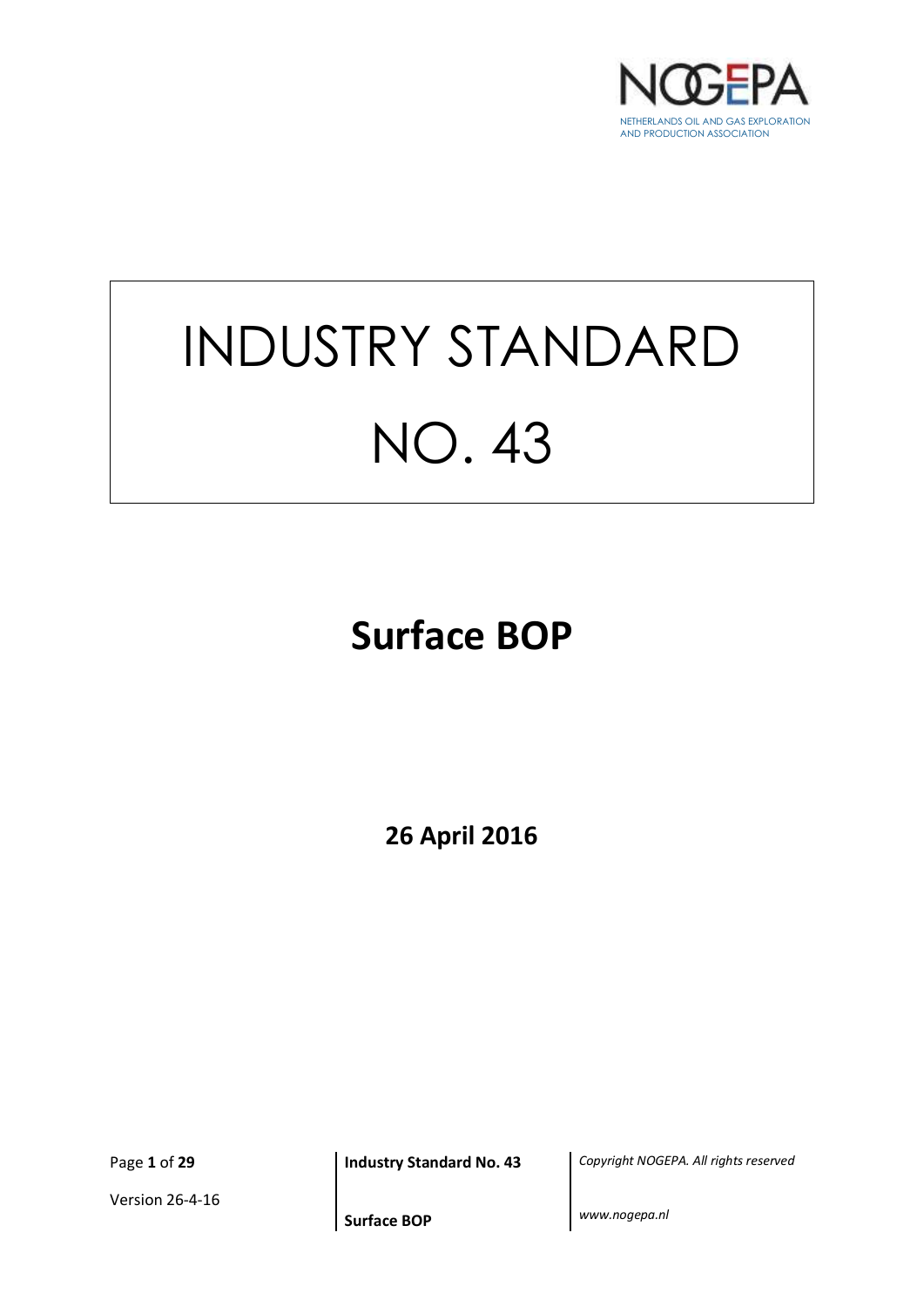

## Inhoud

| 1.    |        |                                                                                   |  |
|-------|--------|-----------------------------------------------------------------------------------|--|
| 2.    |        |                                                                                   |  |
| 2.1   |        |                                                                                   |  |
| 2.2   |        |                                                                                   |  |
| 3.    |        |                                                                                   |  |
| 3.1   |        |                                                                                   |  |
| 3.1.1 |        |                                                                                   |  |
| 3.1.2 |        |                                                                                   |  |
| 3.1.3 |        |                                                                                   |  |
| 3.1.4 |        |                                                                                   |  |
| 3.1.5 |        |                                                                                   |  |
| 3.1.6 |        |                                                                                   |  |
| 3.1.7 |        |                                                                                   |  |
| 3.1.8 |        |                                                                                   |  |
| 3.1.9 |        |                                                                                   |  |
|       | 3.1.10 |                                                                                   |  |
| 3.2   |        |                                                                                   |  |
| 3.2.1 |        |                                                                                   |  |
| 3.2.2 |        | Emergency Test - (with all bottle banks isolated at the Hydraulic Control Unit)17 |  |
| 3.2.3 |        |                                                                                   |  |
| 3.2.4 |        |                                                                                   |  |
| 3.2.5 |        |                                                                                   |  |
| 3.2.6 |        |                                                                                   |  |
| 3.2.7 |        |                                                                                   |  |

Page 2 of 29

**Industry Standard No. 43** 

Copyright NOGEPA. All rights reserved

**Version 26-4-16** 

www.nogepa.nl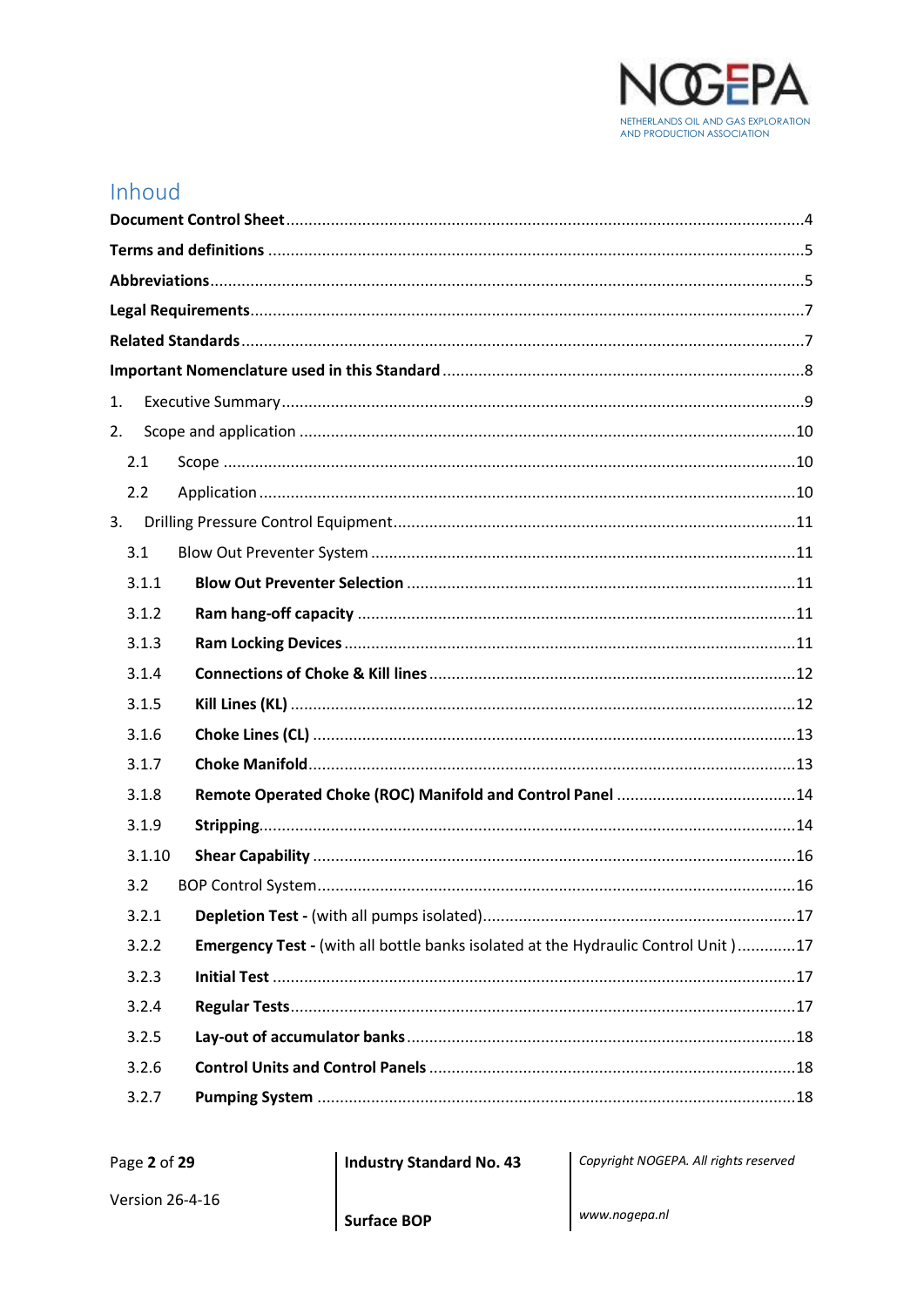

| 3.2.8          |  |
|----------------|--|
| 3.2.9          |  |
| 3.2.10         |  |
| 3.2.11         |  |
| 3.3            |  |
| 3.3.1          |  |
| 3.3.2          |  |
| 3.3.3          |  |
| 3.3.4          |  |
| 3.3.5          |  |
| 4.             |  |
| 4.1            |  |
| 4.2            |  |
| 4.3            |  |
| 4.4            |  |
| 4.5            |  |
| 4.6            |  |
| 4.7            |  |
| 4.8            |  |
| 4.9            |  |
| 4.10           |  |
| <b>Annex I</b> |  |

**Industry Standard No. 43** 

www.nogepa.nl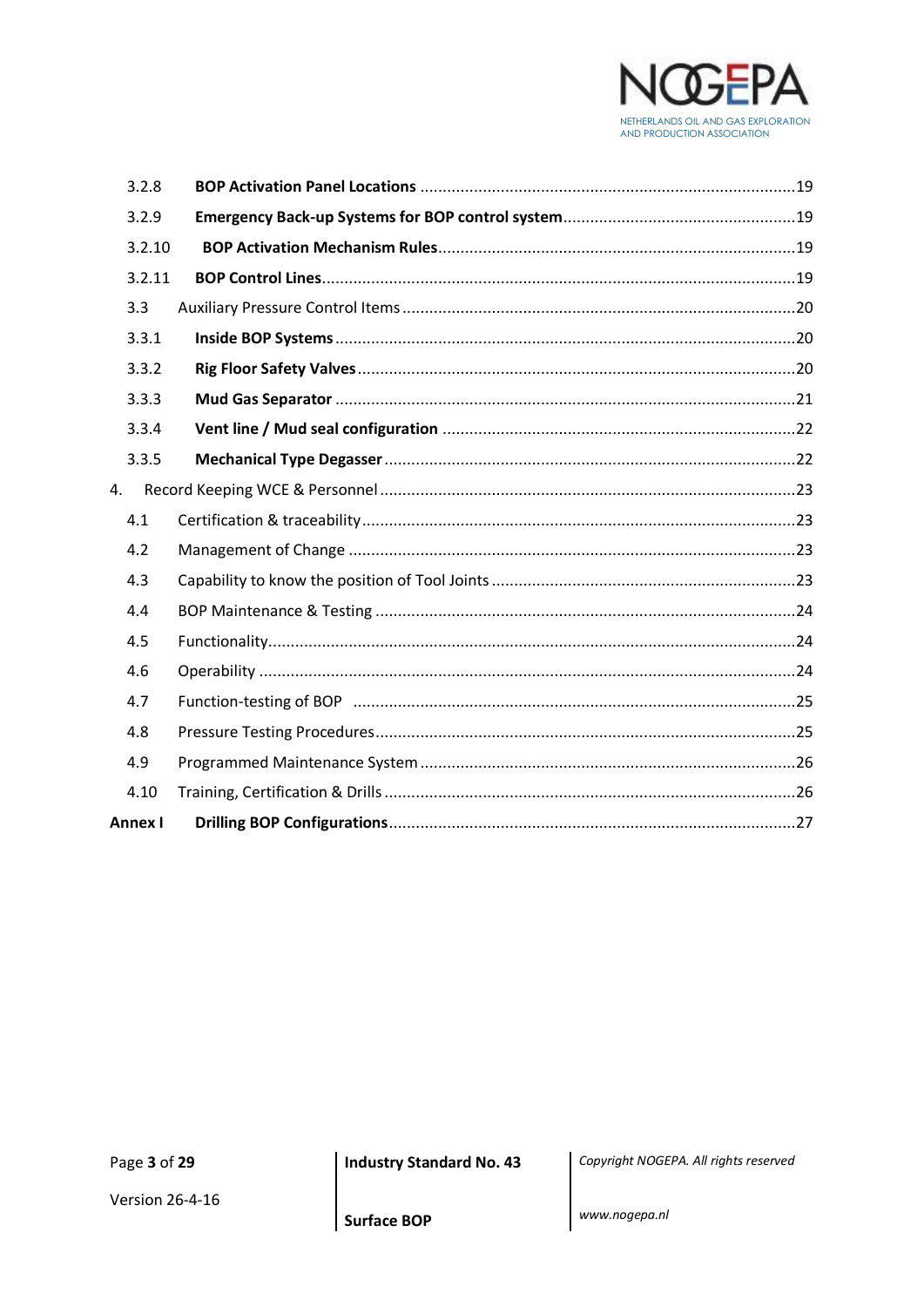

## **Document Control Sheet**

| <b>Control Sheet</b>         |                                                |  |
|------------------------------|------------------------------------------------|--|
| <b>Responsible Committee</b> | <b>OPCOM (Work Group Drilling &amp; Wells)</b> |  |
| <b>Title Document (UK)</b>   | Surface BOP                                    |  |
| <b>Type Document (UK)</b>    | <b>Industry Standard</b>                       |  |
| <b>Control Number:</b>       | 43                                             |  |
| <b>Control Status:</b>       | Controlled / Uncontrolled when printed         |  |
| <b>Issue Status</b>          | [draft]                                        |  |

| Document update timeframe |                  |                  |
|---------------------------|------------------|------------------|
| C1 - 12 Months            | $C2 - 24$ Months | $C3 - 36$ Months |

| Name  | W. van der Meer                              |
|-------|----------------------------------------------|
| Date: | $21 - 6 - 7016$                              |
| Name  | $\mathcal{L}$ of $\mathcal{L}$<br>J. Joosten |
| Date: |                                              |
| Name  | U. Joustral                                  |
| Date: |                                              |
| Name  | <b>B.</b> Reith                              |
| Date: | 16/6/16                                      |
|       |                                              |
| Name  | Space Mei<br>F. Weir                         |
| Date: |                                              |
|       |                                              |

| <b>Revision History</b> |            |                    |           |                |          |
|-------------------------|------------|--------------------|-----------|----------------|----------|
| Rev                     | Date       | <b>Description</b> | Author    | Reviewed       | Approved |
| 0                       | 26-04-2016 | $1st$ issue        | LvdP, CvO | G.J. Windhorst | F. Weir  |
|                         |            |                    |           |                |          |
|                         |            |                    |           |                |          |

This document will be controlled in accordance with the NOGEPA Industry Standard No. 80 on **Standards and Document Control.** 

**Industry Standard No. 43** 

Copyright NOGEPA. All rights reserved

www.nogepa.nl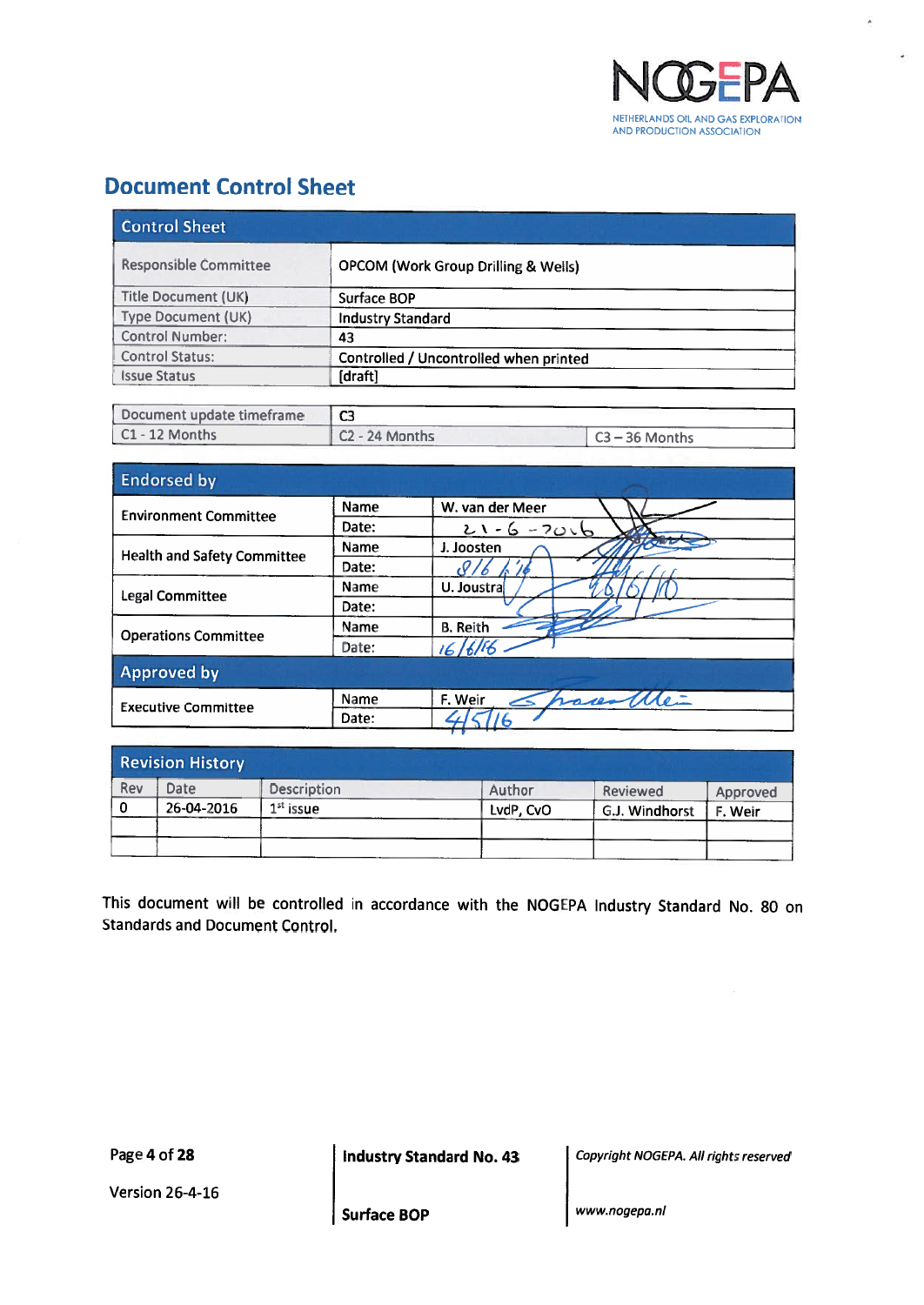

## <span id="page-4-0"></span>**Terms and definitions**

| Safety &<br><b>Environmental Critical</b><br>Element (SECE) | means such part of an installation and its design (including computer<br>programs) or any part thereof, the failure of which would cause or<br>contribute substantially to, or a purpose of which is to prevent, or limit<br>the effect of, a major accident. |
|-------------------------------------------------------------|---------------------------------------------------------------------------------------------------------------------------------------------------------------------------------------------------------------------------------------------------------------|
| <b>Working Pressure</b>                                     | means the pressure that a component could be safely subjected to<br>during the full range of normal operations.                                                                                                                                               |
| <b>Factory Acceptance</b><br>Test Pressure (FAT)            | means 1.5 x maximum working pressure, if not otherwise specified in<br>applied codes and standards. The acceptance test pressure needs to be<br>done when put into first service and after a major repair.                                                    |
| <b>Test Pressure</b>                                        | means the pressure to which BOP's are periodically tested. The test<br>pressure will be determined by the well program and not exceed the<br>maximum working pressure of the wellhead.                                                                        |
| Pore Pressure                                               | means the amount of pressure that is being exerted into the borehole<br>by fluids or gases within the formation that has been penetrated.                                                                                                                     |
| <b>Bottom Hole Pressure</b><br>(BHP)                        | means the sum of all the pressures acting on the bottom hole; typically<br>the surface pressure plus the force exerted by the column(s) of fluid in<br>the wellbore.                                                                                          |

## <span id="page-4-1"></span>**Abbreviations**

| <b>API</b>       | American Petroleum Institute                          |
|------------------|-------------------------------------------------------|
| <b>BOP</b>       | <b>Blow Out Preventer</b>                             |
| <b>BR</b>        | <b>Blind Rams</b>                                     |
| <b>BSR</b>       | <b>Blind Shear Rams</b>                               |
| CL.              | Choke Line                                            |
| <b>CV</b>        | <b>Check Valve</b>                                    |
| DICV or DIBPV    | Drop In Check Valve or Drop In Back Pressure Valve    |
| <b>HCR-valve</b> | <b>Hydraulically Controlled Remote Operated Valve</b> |
| HP               | <b>High Pressure</b>                                  |
| <b>HPHT</b>      | High Pressure/High Temperature                        |
| H <sub>2</sub> S | Hydrogen Sulfide                                      |
| <b>HWDP</b>      | Heavy Weight Drill Pipe                               |
| <b>IADC</b>      | International Association of Drilling Contractors     |

Page **5** of **29 Industry Standard No. 43** *Copyright NOGEPA. All rights reserved*

Version 26-4-16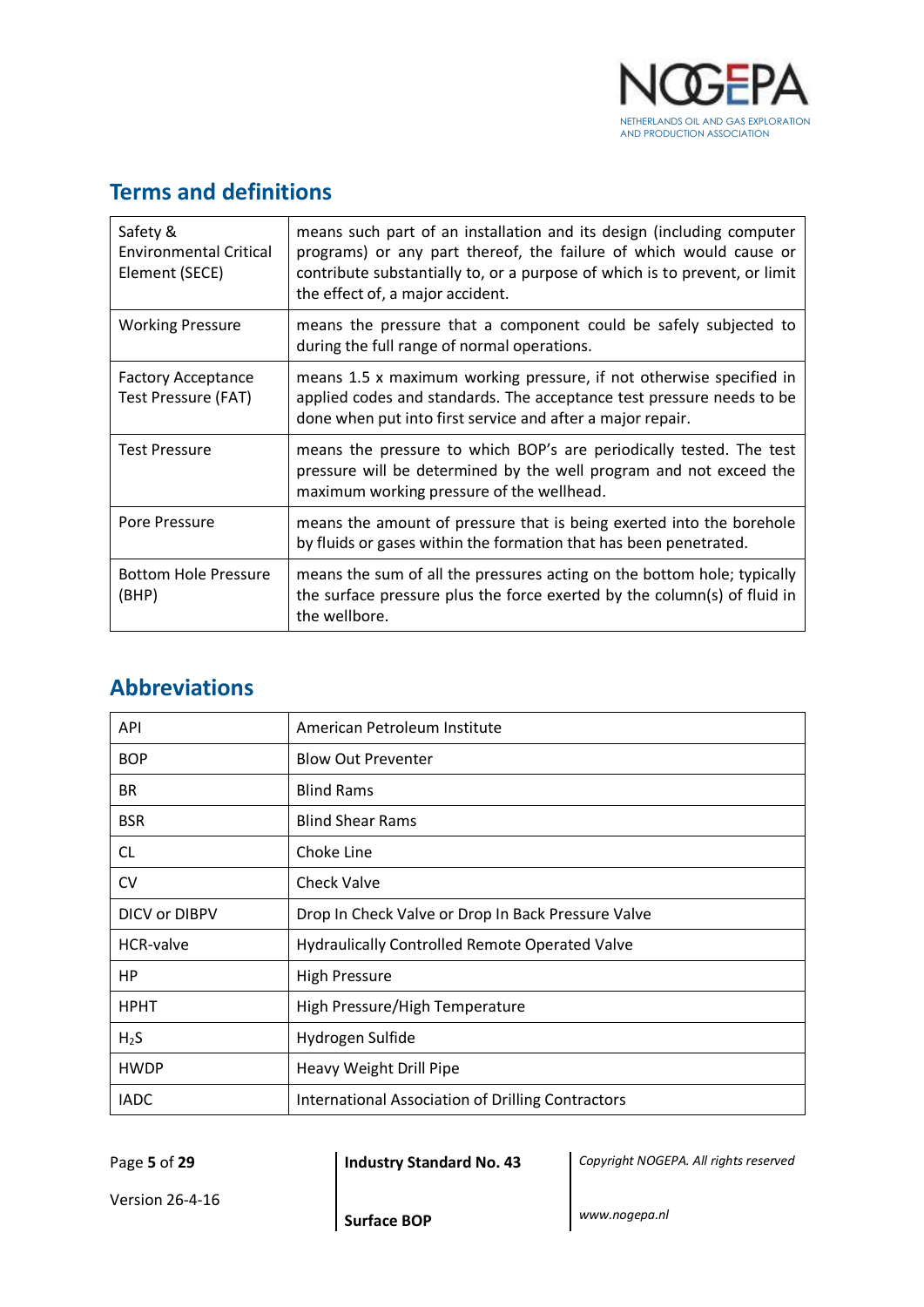

| <b>IBOP</b>   | <b>Internal BOP</b>                        |
|---------------|--------------------------------------------|
| <b>ICP</b>    | Independent Competent Person               |
| ID            | <b>Inside Diameter</b>                     |
| KL            | Kill Line                                  |
| <b>MAASP</b>  | Maximum Allowable Annulus Surface Pressure |
| <b>MEWHP</b>  | Maximum Expected Well Head Pressure        |
| <b>MGS</b>    | Mud Gas Separator                          |
| <b>MOC</b>    | <b>Manual Operated Choke</b>               |
| <b>MPD</b>    | <b>Managed Pressure Drilling</b>           |
| <b>DMR</b>    | <b>Dutch Mining Regulations</b>            |
| OD            | <b>Outside Diameter</b>                    |
| <b>OEM</b>    | Original Equipment Manufacturer            |
| <b>PCE</b>    | <b>Pressure Control Equipment</b>          |
| <b>PMS</b>    | Preventive Maintenance System              |
| <b>PR</b>     | Pipe Rams                                  |
| <b>ROC</b>    | <b>Remote Operated Choke</b>               |
| <b>SECE</b>   | Safety & Environmental Critical Element    |
| <b>SIMOPS</b> | <b>Simultaneous Operations</b>             |
| <b>SIT</b>    | <b>System Integration Test</b>             |
| SodM          | <b>State Supervision of Mines</b>          |
| SOP           | <b>Standard Operating Procedure</b>        |
| <b>SPM</b>    | <b>Strokes per Minute</b>                  |
| <b>UPS</b>    | Uninterrupted Power Supply                 |
| <b>VBR</b>    | Variable Bore Rams                         |
| <b>WCE</b>    | Well Control Equipment                     |
| <b>WH</b>     | Wellhead                                   |
| <b>WP</b>     | <b>Working Pressure</b>                    |
| XO            | Cross Over Sub                             |
| XT            | <b>Christmas Tree</b>                      |

Page **6** of **29 Industry Standard No. 43** *Copyright NOGEPA. All rights reserved*

Version 26-4-16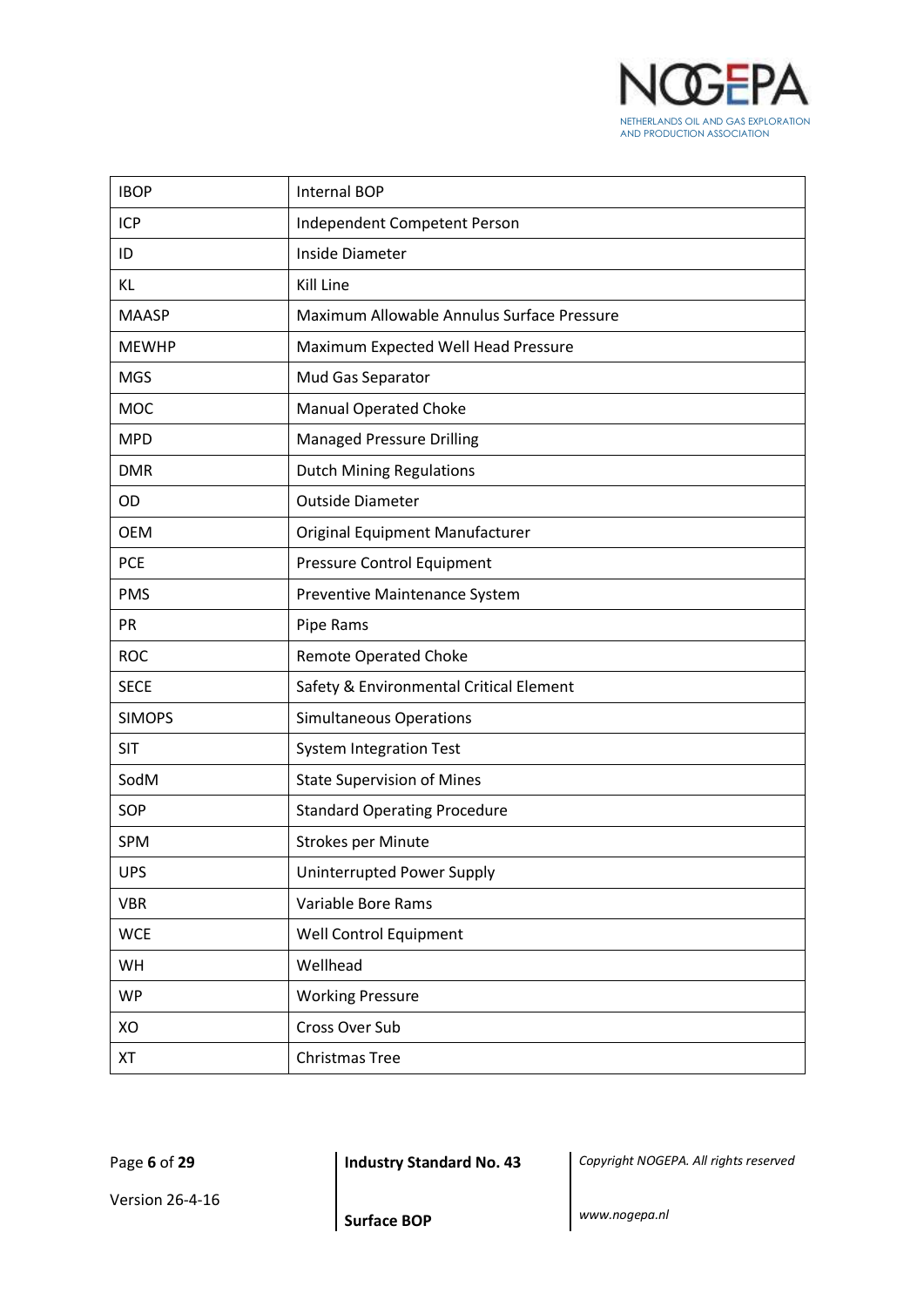

## <span id="page-6-0"></span>**Legal Requirements**

| <b>Offshore Safety</b><br>Directive |                                                                                      |
|-------------------------------------|--------------------------------------------------------------------------------------|
| <b>Mining Decree</b>                |                                                                                      |
| <b>Mining Regulation</b>            | 8.3.1.2 8.3.1.3 8.3.1.4 8.3.1.5 8.3.1.6 8.3.1.7 8.3.1.8 8.3.1.9<br>8.3.1.10 8.3.1.11 |
|                                     | 8.3.2.1 8.3.2.2 8.3.2.3 8.3.2.4 8.3.2.5 8.3.2.6                                      |
|                                     | 8.3.3.1 8.3.3.2 8.3.4.1                                                              |

## <span id="page-6-1"></span>**Related Standards**

| API spec 6A         | Specifications for, Wellhead and Xmas tree equipment                                                                                                                                                                      |  |  |
|---------------------|---------------------------------------------------------------------------------------------------------------------------------------------------------------------------------------------------------------------------|--|--|
| <b>API S53</b>      | Blow Out prevention equipment systems for drilling wells.<br>One of the major changes from RP53 to the present S53 is the<br>communication between OEM and equipment owner (Drilling<br>Contractor) on failure reporting. |  |  |
| <b>API 16D</b>      | Specification for Control Systems for Drilling Well Control<br>Equipment and Control Systems for Diverter Equipment                                                                                                       |  |  |
| API RP 16E          | Recommended Practice for Design of Control Systems for Drilling Well<br><b>Control Equipment</b>                                                                                                                          |  |  |
| API spec 12J        | Specification for Oil and Gas separators                                                                                                                                                                                  |  |  |
| <b>NACE MR 0175</b> | Materials in $H_2S$ containing environments in oil and gas production                                                                                                                                                     |  |  |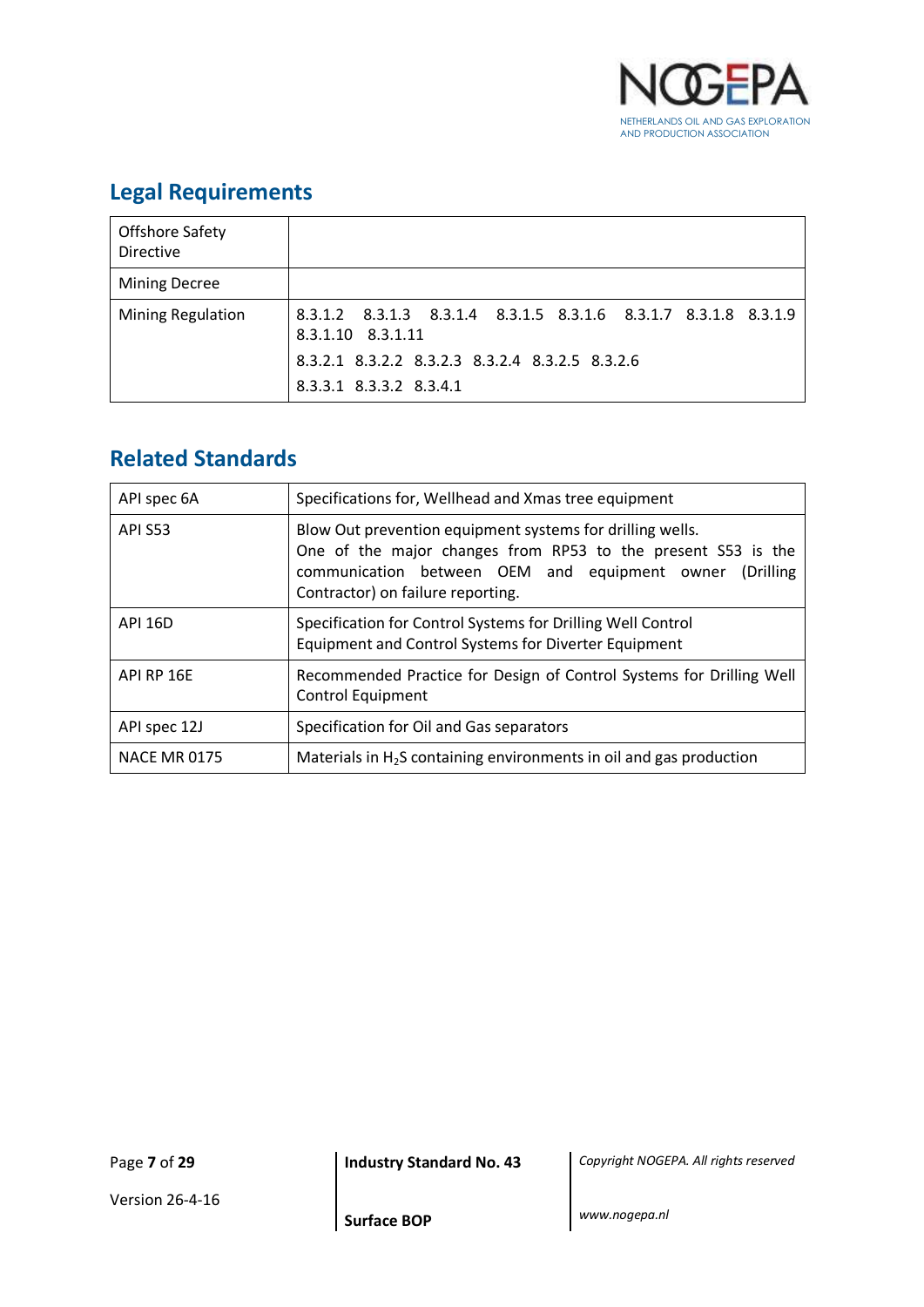

٦

## <span id="page-7-0"></span>**Important Nomenclature used in this Standard**

| In the context of this Standard and when so used to describe a method or practice:                                                                                                                        |                                                                                                                                                                                                                                                                                                                                                                                                                                                                                                                                                                                                |  |
|-----------------------------------------------------------------------------------------------------------------------------------------------------------------------------------------------------------|------------------------------------------------------------------------------------------------------------------------------------------------------------------------------------------------------------------------------------------------------------------------------------------------------------------------------------------------------------------------------------------------------------------------------------------------------------------------------------------------------------------------------------------------------------------------------------------------|--|
| 'shall'                                                                                                                                                                                                   | means that such method or practice reflects a mandatory provision of<br>law (in Dutch: <i>dwingend recht</i> ). Such method or practice is mandatory<br>for those who are the addressees of such provision (mostly the<br>operators). A Standard can describe or quote, but not amend,<br>mandatory provisions. When an operator in exceptional cases for<br>technical, operational or HSE reasons cannot comply, exceptions shall<br>be documented and reported, and risks mitigated. Please note that this<br>does not release the operator from the obligation to comply with the<br>law. * |  |
| 'should'                                                                                                                                                                                                  | means that such method or practice reflects a Good Operating Practice.<br>An operator is generally expected to apply such method or practice, but<br>a specific situation may require a specific alternative. In other words:<br>the operator complies or explains, and documents the explanation. *                                                                                                                                                                                                                                                                                           |  |
| 'could'                                                                                                                                                                                                   | means that such method or practice is of an advisory nature or<br>mentioned by way of example. An operator is not obliged to comply<br>and is not obliged to explain if he does not comply.                                                                                                                                                                                                                                                                                                                                                                                                    |  |
| * Please refer to paragraph 2.3 of Standard 80 (Standards and Document Control), for further<br>explanation on an exception of a 'shall' provision, or on a comply-or-explain of a 'should'<br>provision. |                                                                                                                                                                                                                                                                                                                                                                                                                                                                                                                                                                                                |  |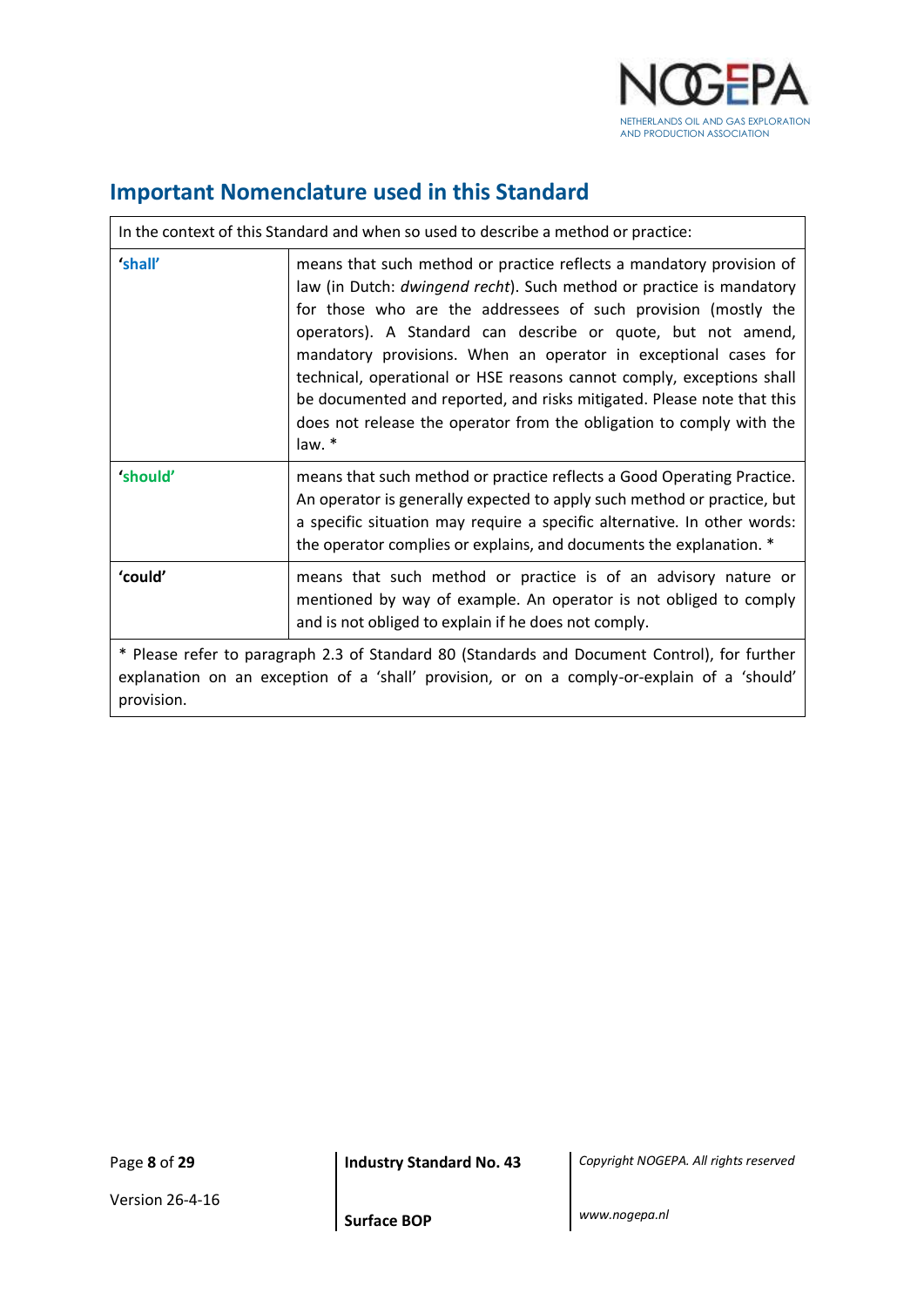

### <span id="page-8-0"></span>**1. Executive Summary**

The primary purpose of a BOP is to be able to close in a well on a kick and subsequently to control bottom-hole pressure during the well killing process. So the BOP stack shall be designed to contain the surface pressure of a well where the full mud volume has been evacuated. It also needs to be designed, to provide a large enough passage for all anticipated tool sizes.

Key elements are to assure that all well operations, both onshore in the Netherlands and offshore on the Dutch Continental Shelf, shall use Pressure Control Equipment that is suitable for the program to be executed, taking into consideration the specific well conditions to be encountered. Equipment should be certified and tested according to this Industry Standard 43.

This NOGEPA Industry Standard 43 addresses various requirements for assuring control of a well by the Operator. The Standard is either based on mandatory legislation, based on the relevant articles of the Dutch Mining Regulations or international standards such as API S53.

Documentation and reporting requirements are defined and agreed with various parties.

Efficient and effective well control depends much on the soundness of the well design, construction quality and competence of Personnel.

Note:

This is the first issue. In order to keep it current, i.e. reflect changes in regulations, industry practices and experience, international standards, technologies, and documentation requirements, this Standard 43 should be reviewed once every 3 years or sooner, if required.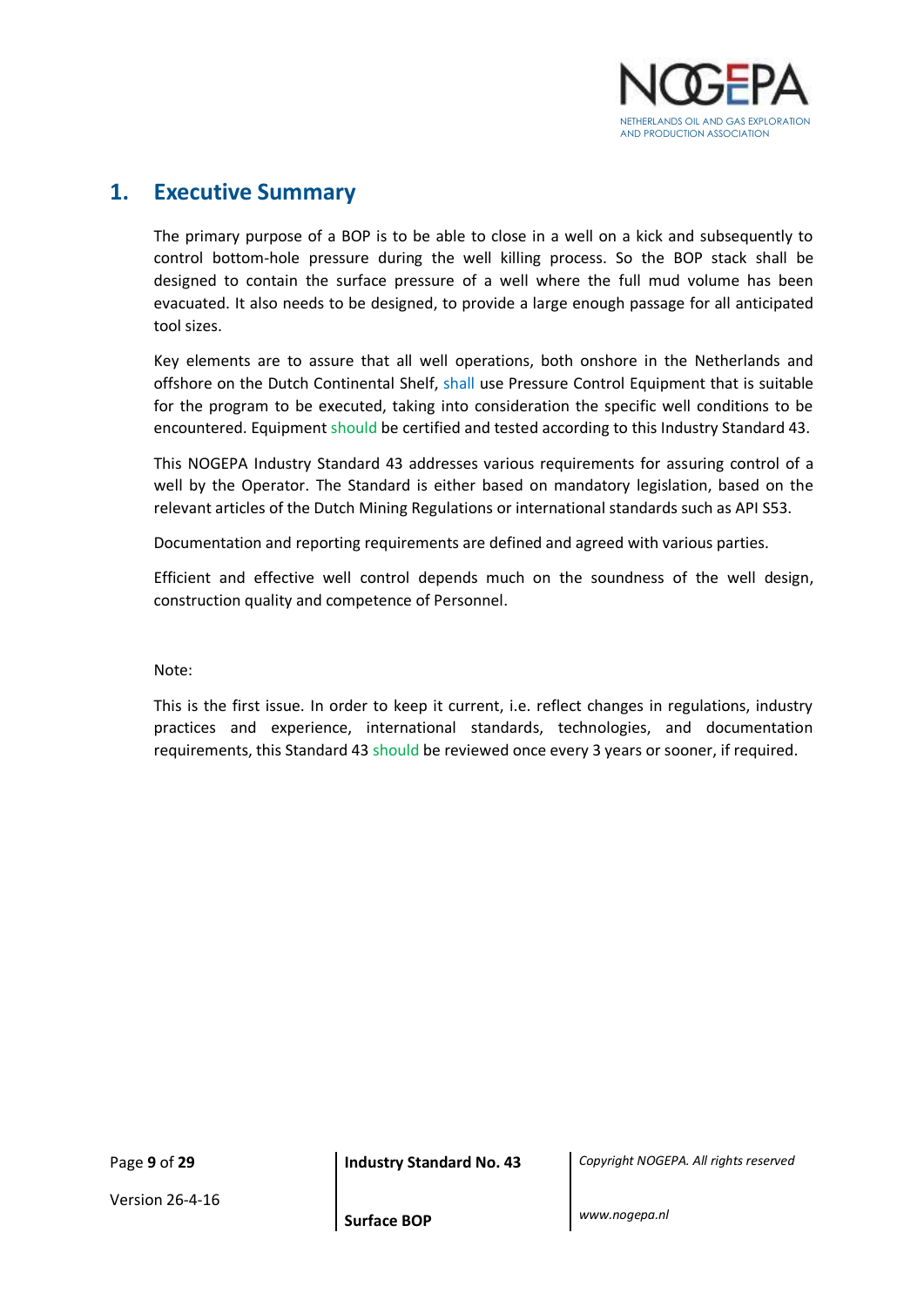

## <span id="page-9-0"></span>**2. Scope and application**

#### <span id="page-9-1"></span>2.1 **Scope**

The scope of this Standard is restricted to:

- The Netherlands and the Dutch Continental Shelf; and
- Well Operations as defined in the Offshore Safety Directive, in essence those well operations that inherently carry significant risks. For Standard 43 we will limit to Drilling Operations and Well Services Operations using a BOP, where the XT has been removed.

*Note 1: API S53 does not address workover, well services or interventions.*

*Note 2: Exceptional wells (such as HPHT wells) will require additional consideration and prior consultation with SodM .*

#### <span id="page-9-2"></span>2.2 **Application**

Standard 43 will be applicable both onshore and offshore. It applies to both drilling a new well, workover operations and well decommissioning with a rig or a workover unit when the XT is not installed on the well.

Page **10** of **29 Industry Standard No. 43** *Copyright NOGEPA. All rights reserved*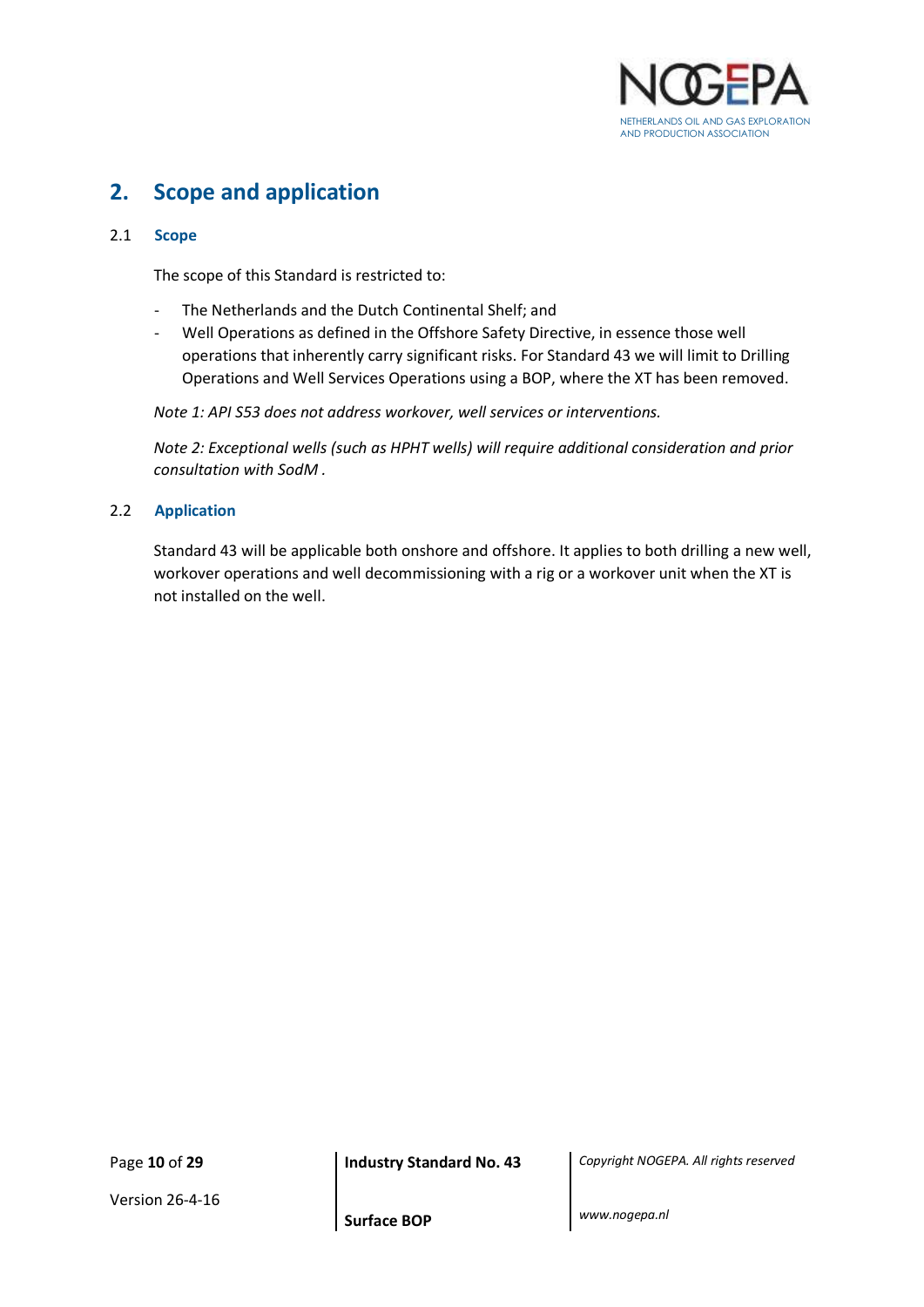

## <span id="page-10-0"></span>**3. Drilling Pressure Control Equipment**

The drilling pressure control equipment can be split into three parts:

- 3.1 Blow out preventer on the well with kill and choke-lines and choke manifold.
- 3.2 The BOP control system
- 3.3 The auxiliary equipment, going from equipment to shut off the internal pipe flow to equipment to handle the influx downstream of the choke manifold

All these items should be compatible with all of the other elements of the Drilling Pressure Control System.

#### <span id="page-10-1"></span>3.1 **Blow Out Preventer System**

Blow out preventer, kill & choke-lines plus choke manifold.

#### <span id="page-10-2"></span>3.1.1 **Blow Out Preventer Selection**

Drilling BOP's shall adhere to Mining Regulations

A documented risk assessment shall be made for a BOP stack to identify the configuration that is required; This assessment shall include tapered strings, casings, completion equipment, test tools etc.;

BOP Configuration: API S53 shall be used as the recognized industry standard practice for BOP systems. Refer to separate section in annex I: Drilling BOP Configurations.

BOP system selected shall be based on maximum anticipated surface pressure (API S53 & MR 8.3.1.3.3).

BOP rating, ram/annular configuration and test pressure is derived from the well design.

Annular preventers having a lower WP than ram preventers are acceptable.

#### <span id="page-10-3"></span>3.1.2 **Ram hang-off capacity**

Pipe Rams Hang-off capacity shall be within the operating limits for all drill strings.

VBR hang-off capacity should be checked (refer to manufacturer data), as it is lower than the hang-off capacity of standard pipe-rams.

#### <span id="page-10-4"></span>3.1.3 **Ram Locking Devices**

All ram type preventers shall be fitted with mechanical ram locking devices.

Locking devices are designed to block any ram in a closed position in the case of a severe situation (Heavy Drill Pipe string hung on BOP ram, high pressure in the well, etc.)

Page **11** of **29 Industry Standard No. 43** *Copyright NOGEPA. All rights reserved*

Version 26-4-16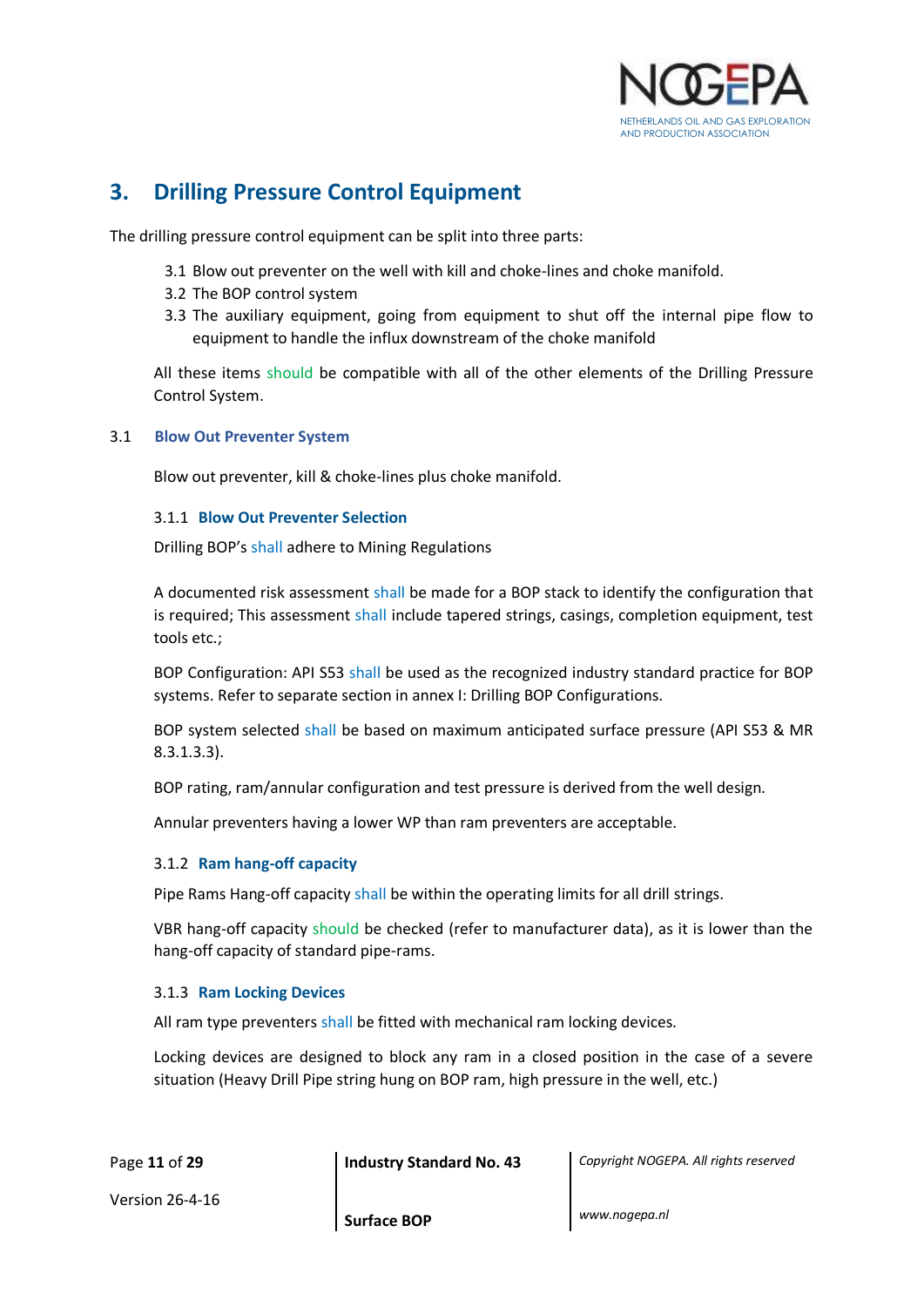

Surface BOP stacks should be pressure tested with ram locking screws tightened and test closing lines bled off during the initial test. This test can also be performed on the stump.

When the rams do not have an incorporated ram locking device, the lock closing device shall be kept at close reach from the BOP stack, ready to lock the rams when required.

#### <span id="page-11-0"></span>3.1.4 **Connections of Choke & Kill lines**

Choke and kill lines are normally connected to side outlets above the lower most rams. The side outlets below the lower most rams should only be used in exceptional circumstances.

See also API S53 sections 7.2.3.2.3. and 7.2.3.2.10.

The reason for using these outlets only as a last resort is that the BOP outlet below the lowermost ram is a potential single point of failure. If washed out, there is no other means to secure the well.

The outlets below the lower rams shall be equipped with two valves and a flange each. One of the flanges shall be equipped with a needle valve and a pressure gauge.

The hook-up of choke and kill lines to the lower outlets is optional. Arrangements should be in place so that if needed they can be hooked-up in short time.

There should always be a provision to monitor the annular pressure below the lower most rams.

Choke and Kill systems should be designed, manufactured and installed in accordance with API 16C.

Lines and manifold should be designed for dynamic loads and rigidly fastened against vibrations. Flexible KL and CL high-pressure hoses longer than 4 meter and valve assemblies at BOP outlets should be supported, to avoid the weak point initiated by the heavy weight of valves and flexible hoses.

When two gate valves exist on an outlet, the valve closest to the well bore is considered as a master valve to be used only in the event of repair on the outer valve. Consequently, on a "normally closed" line, the downstream valve is the only valve closed.

#### <span id="page-11-1"></span>3.1.5 **Kill Lines (KL)**

- There shall be at least one KL
- KL shall at least have a 2" ID;
- Each KL shall be equipped with two full bore valves
- When there are two KLs present, they may have a common part.
- On a KL "CHICKSAN" type lines and swivel joints are acceptable.
- The KL shall be equipped with a non-return valve

Page **12** of **29 Industry Standard No. 43** *Copyright NOGEPA. All rights reserved*

Version 26-4-16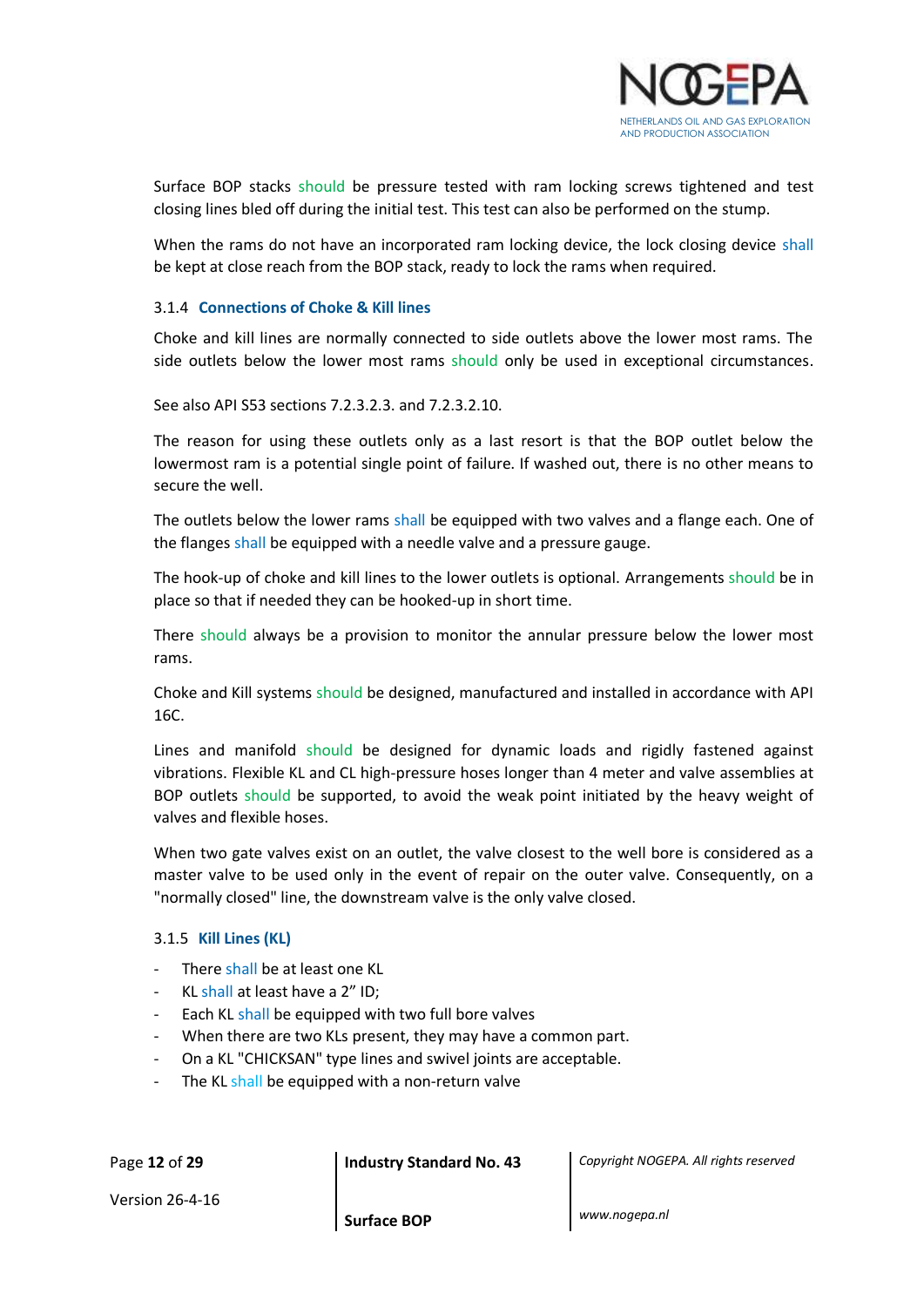

The KL should not be used as a fill-up line.

#### <span id="page-12-0"></span>3.1.6 **Choke Lines (CL)**

- Choke lines shall be as straight as possible; flow targets or fluid cushions shall be used at short radius bends and 90 degree elbows and Tees;
- There should preferably be two CLs on a BOP configuration;
- On BOP stacks rated 10K and above CL should have at least a 3" ID; For lower pressure ratings 2 inch is acceptable;
- Two full-bore valves shall be installed on each CL; One of these two valves shall be remotely operated;
- The two CLs should be independently connected to the choke manifold and should be fully isolated from the other CL by at least two valves;
- Swivel joints are not allowed on CL;
- Choke lines should be in accordance with API S53, which states that for 3000 psi WP and above they should be either flanged or have hub/clamp connections;

#### <span id="page-12-1"></span>3.1.7 **Choke Manifold**

When the choke manifold and the stand pipe manifold are connected, there is a pressure rating risk, which should be properly evaluated and mitigation measures have to be in place.

Two valves of the same pressure rating as the choke manifold plus a check-valve should be installed in the connecting line between stand-pipe and choke manifold.

Requirements of the choke manifold:

- The choke manifold shall have at least the same WP rating as the BOP up to (and including) the chokes;
- The minimum size for choke manifold equipment 10K and above should be 3 inches (API S53 6.2.3.2a) ;
- With two CLs, two independent pressure sensors should be available on each line and be completely isolated from the other by at least two valves;
- All chokes shall discharge directly into a target flange;
- The choke manifold bypass line should be at least equal in diameter to the choke line;
- The buffer chamber should provide direct exits to the return mud system, the degasser and further to a safe area, away from the rig (onshore) or overboard line (offshore); all exits shall have the same WP rating as the downstream part of the choke manifold;
- Two gate valves with the choke manifold WP rating shall be installed directly upstream of each choke;
- At least one gate valve with the choke manifold WP rating shall be installed downstream of each choke but ahead of the buffer chamber;

Page **13** of **29 Industry Standard No. 43** *Copyright NOGEPA. All rights reserved*

Version 26-4-16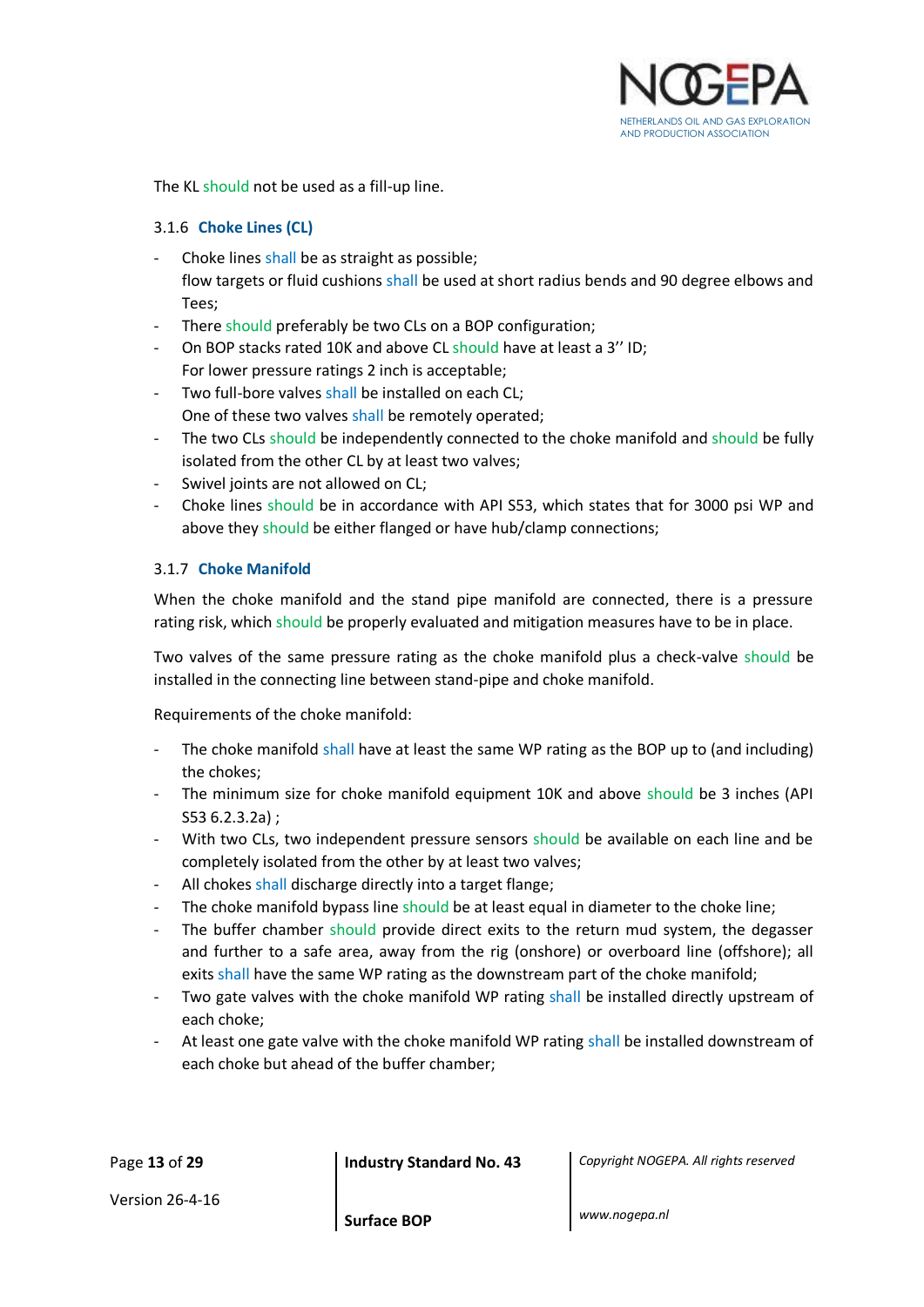

- A bypass line with two gate valves should be provided from the CL to the buffer chamber without passing through the chokes. This line should have the same working pressure as the BOP stack up to the buffer chamber;
- The choke manifold configuration shall allow for re-routing of flow (No potential single point failure) without interrupting the well control operation. A split buffer tank is recommended, with a possibility to isolate a failure and to direct the flow to the poor boy degasser;
- Casing/drill pipe pressure gauges should be installed at the choke manifold;
- For BOP stacks > 10.000 psi WP, a connection to allow Glycol injection to prevent the formation of hydrates should be present (API S53 6.2.2.13);
- For BOP stacks < 10.000 psi WP, an injection port could be installed;

#### <span id="page-13-0"></span>3.1.8 **Remote Operated Choke (ROC) Manifold and Control Panel**

A minimum of two chokes shall be installed on choke manifold systems one of which is remotely operated;

The remote control panel should be installed near the driller's position. It should include:

- Casing and drill pipe pressure gauges;
- A pump SPM and total strokes counter;
- Choke position monitor for each ROC;
- Back-pressure reading of the "Poor-boy" degasser visible at the remote control panel;

The automatic MAASP feature should not be allowed on the ROC panel. It should be possible to check that the maximum allowable annulus pressure is not exceeded.

The ROC should be equipped with an emergency backup system in the event of primary energy supply shut down or failure (hand pump and/or nitrogen).

All control panel instrumentation should remain available in case of primary energy supply failure. (UPS or hooked up to emergency generator)

The calibration of the various gauges (including these of the mud logging company) and their sensitivity to low pressures should be verified yearly.

All valves and chokes of the choke manifold shall be easily accessible.

#### <span id="page-13-1"></span>3.1.9 **Stripping**

Stripping operations are normally performed with the annular preventer and consequently, the installation of a stripping bottle on annular preventers is recommended.

Spacer spools **could** be used to allow additional space between preventers to facilitate stripping and hang-off operations.

The pipe-rams should be positioned such that ram to ram stripping is possible.

Page **14** of **29 Industry Standard No. 43** *Copyright NOGEPA. All rights reserved*

Version 26-4-16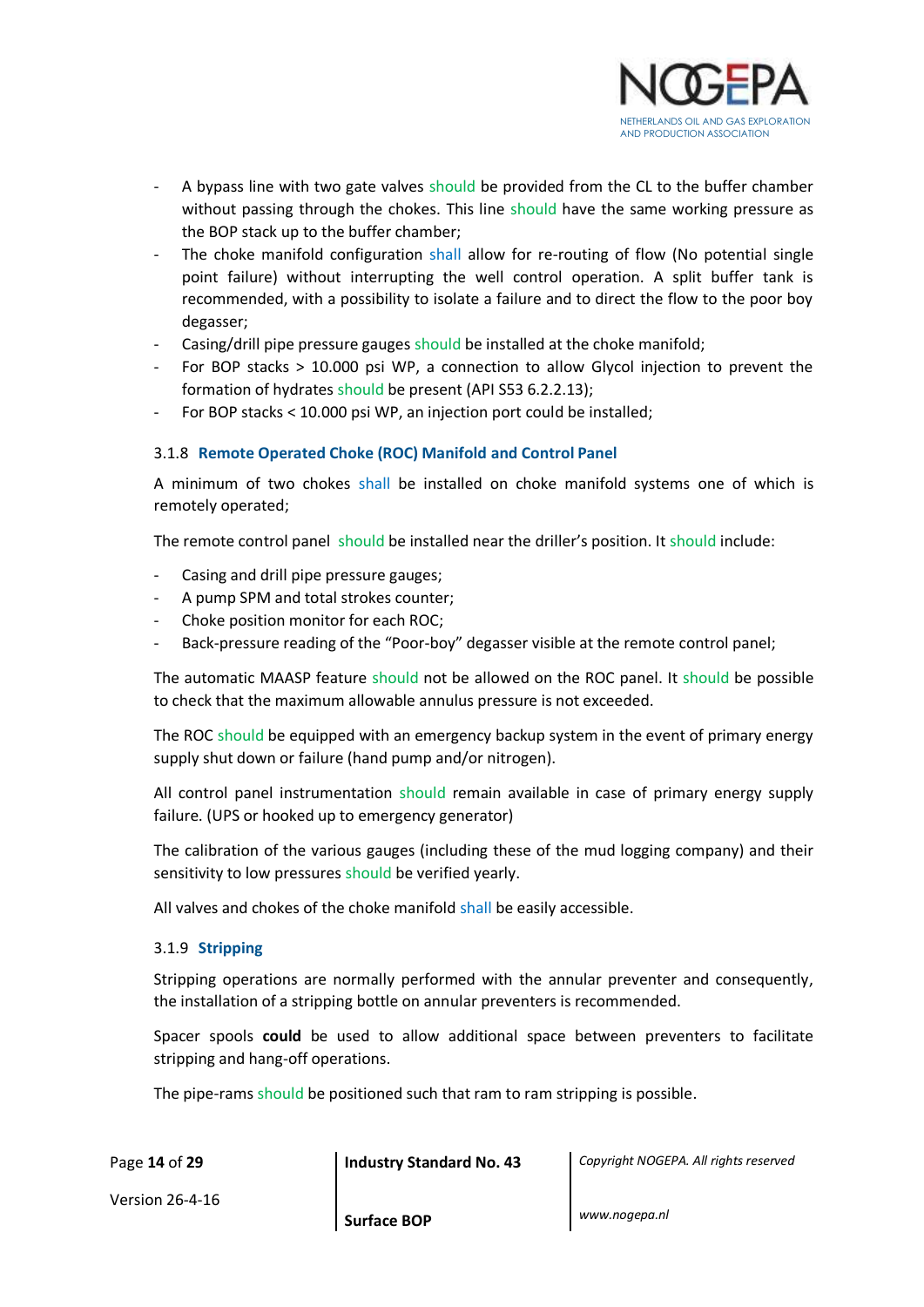

Version 26-4-16

Page **15** of **29 Industry Standard No. 43** *Copyright NOGEPA. All rights reserved*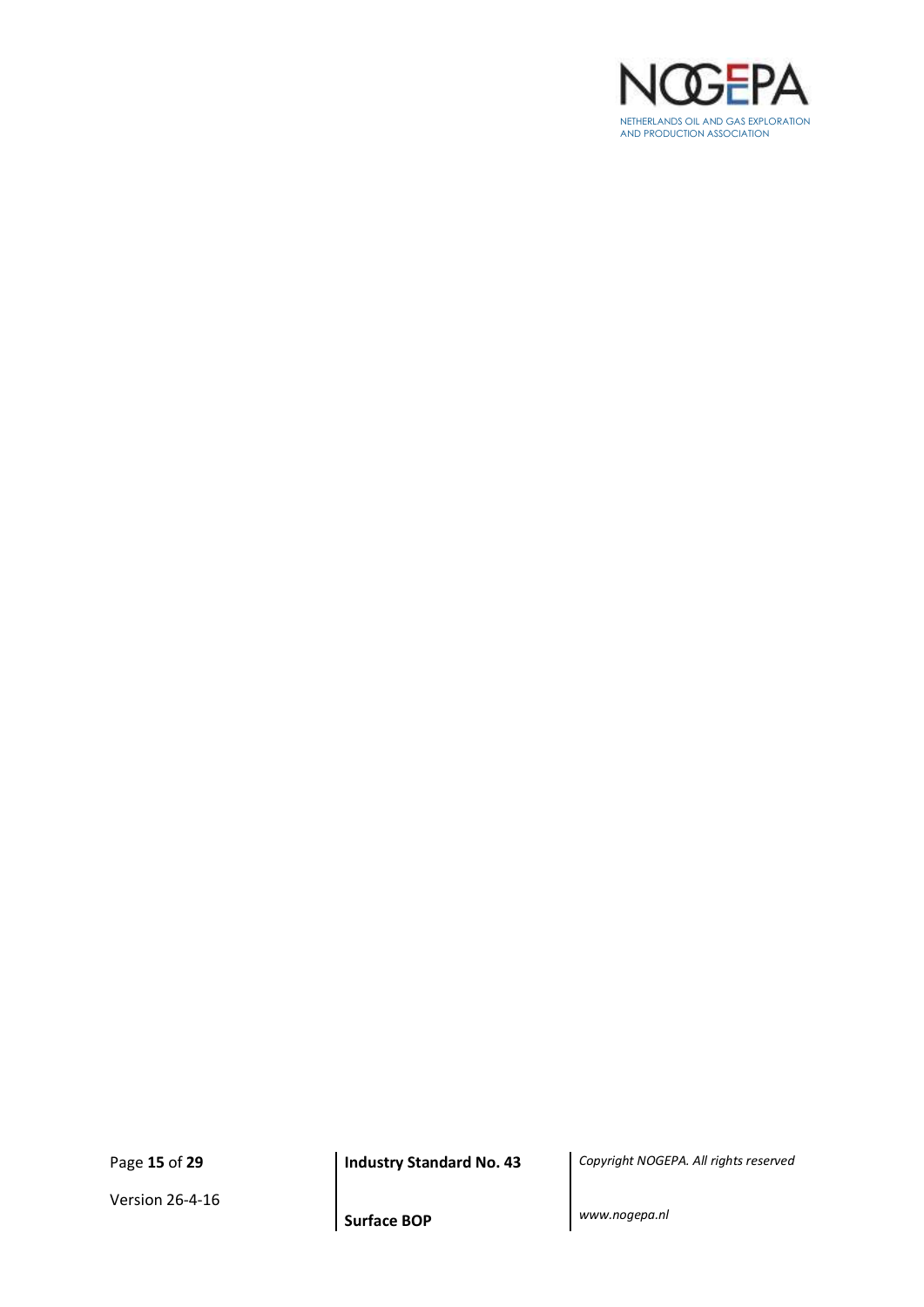

#### <span id="page-15-0"></span>3.1.10 **Shear Capability**

The shear rams shall be able to shear the heaviest drill pipe in use, against the maximum anticipated shut-in well pressure and be able to hold this pressure from below. This test **could** be performed in a suitable workshop.

Any identified well-specific risks associated with the use of BOP equipment and systems shall be mitigated and/or managed through the development of specific guidelines, operating procedures and a thorough risk assessment.

A documented risk assessment should be carried out on any identified "non-shearable" scenario. Mitigation procedures should be put in place. Also these identified situations should be clearly written in the drilling program. All rig teams should be familiar with the procedure.

Spacer spools could be used to provide additional space between preventers to allow hang-off and shear operations.

It is important to understand the effects of increasing wellbore pressure and its impact on the capability of shearing the drill pipe with a closed annular preventer. For this reason, it is important to understand the equipment design, their application and the string in the wellbore and the BOP control system in use.

#### Using the shear rams

In the configuration that the shear rams are installed between the annular and pipe ram, the annular should be opened as soon as possible after closing the pipe ram and to remove the well pressure and reduce the closing force (pressure required) to shear.

The shear tests should be performed under atmospheric pressure conditions, with further calculation modelling able to show that shearing can be accomplished at maximum anticipated well pressure.

The shear-test report should be available (electronically accessible) on site.

The pressure test from below after shearing should be carried out at the rated working pressure of the stack.

This test should have to be repeated when a major modification has been made. (either to shear-rams and/or use of heavier drill pipe)

#### <span id="page-15-1"></span>3.2 **BOP Control System**

Back-up Systems (use of failsafe/auto function). Fail safe pressure regulators should be in use on the hydraulic control unit manifold.

Tests to be performed on the hydraulic control unit:

Page **16** of **29 Industry Standard No. 43** *Copyright NOGEPA. All rights reserved*

Version 26-4-16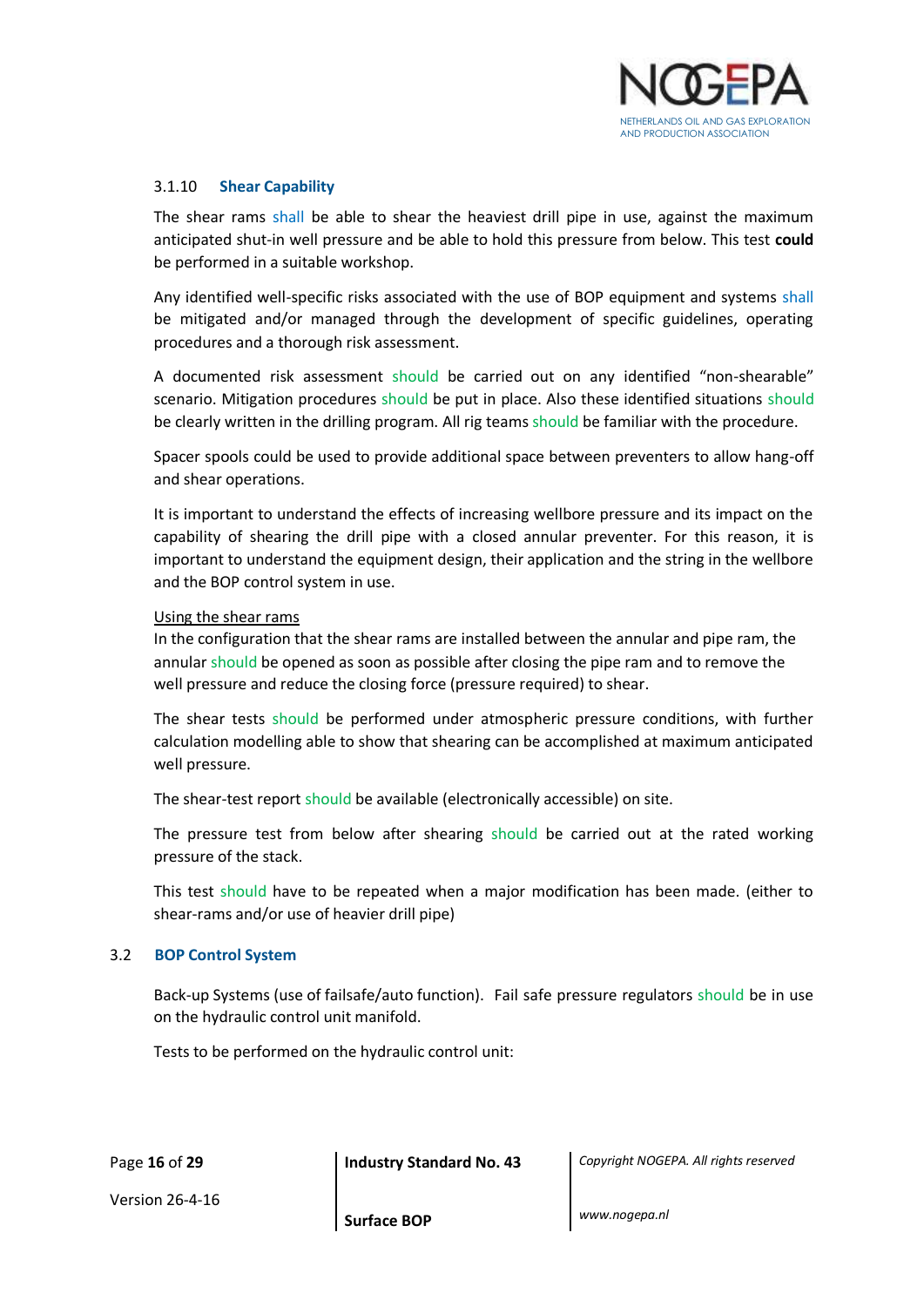

#### <span id="page-16-0"></span>3.2.1 **Depletion Test -** (with all pumps isolated)

- To confirm the actual useable volume of the accumulators to supply hydraulic power to the BOP, in case of complete black-out;
- To check the residual pressure after carrying out the tests as per Mining Regulations;
- To check the time required to restore pressure after a full depletion test;
- To check the working condition and correct set-up of the "low pressure alarm";

#### <span id="page-16-1"></span>3.2.2 **Emergency Test -** (with all bottle banks isolated at the Hydraulic Control Unit )

The objective is to ensure that each independent pumping system (electric and/or air) should be able to close the Annular preventer within 2 minutes. (When accumulator banks can't supply BOP fluid);

#### <span id="page-16-2"></span>3.2.3 **Initial Test**

Both Depletion test and Emergency test shall be carried out upon first installation of the BOP's on the well or after repairs.

An overall hydraulic control unit and accumulator pressure and function test shall be performed at first installation of the BOP on the well and after any major repair of the accumulator system.

#### <span id="page-16-3"></span>3.2.4 **Regular Tests**

RAM function tests shall be carried out weekly.

A hydraulic control unit and accumulator function test shall be performed every three weeks.

Accumulator Capacity: Dutch Mining Regulations are more stringent than API 53 S and shall be complied with.

BOP accumulator close – open condition for all functions, (including hydraulically operated choke line and kill line valves) and subsequently again the closing of the annular preventer, referred to in Article 8.3.1.4.1.a, plus one of the following two functions: pipe-ram from Article 8.3.1.4.1.b or the BSR mentioned in Article 8.3.1.4.1.c.

The remaining accumulator pressure should be 200psi over pre-charge.

The test shall be carried out at the start of any new well and at least every 3 weeks thereafter.

*Note that there is a significant difference in the amount of hydraulic fluid consumed between option MBR 8.3.1.4.1.b and option 8.3.1.4.1.c., explained by the large bore cylinder or booster of the BSR. Best practice is to operate the BSR or simulate the BSR by closing and opening the pipe-ram. Because the BSR with either large bore or with booster cylinders use twice more fluid than standard rams.*

Page **17** of **29 Industry Standard No. 43** *Copyright NOGEPA. All rights reserved*

Version 26-4-16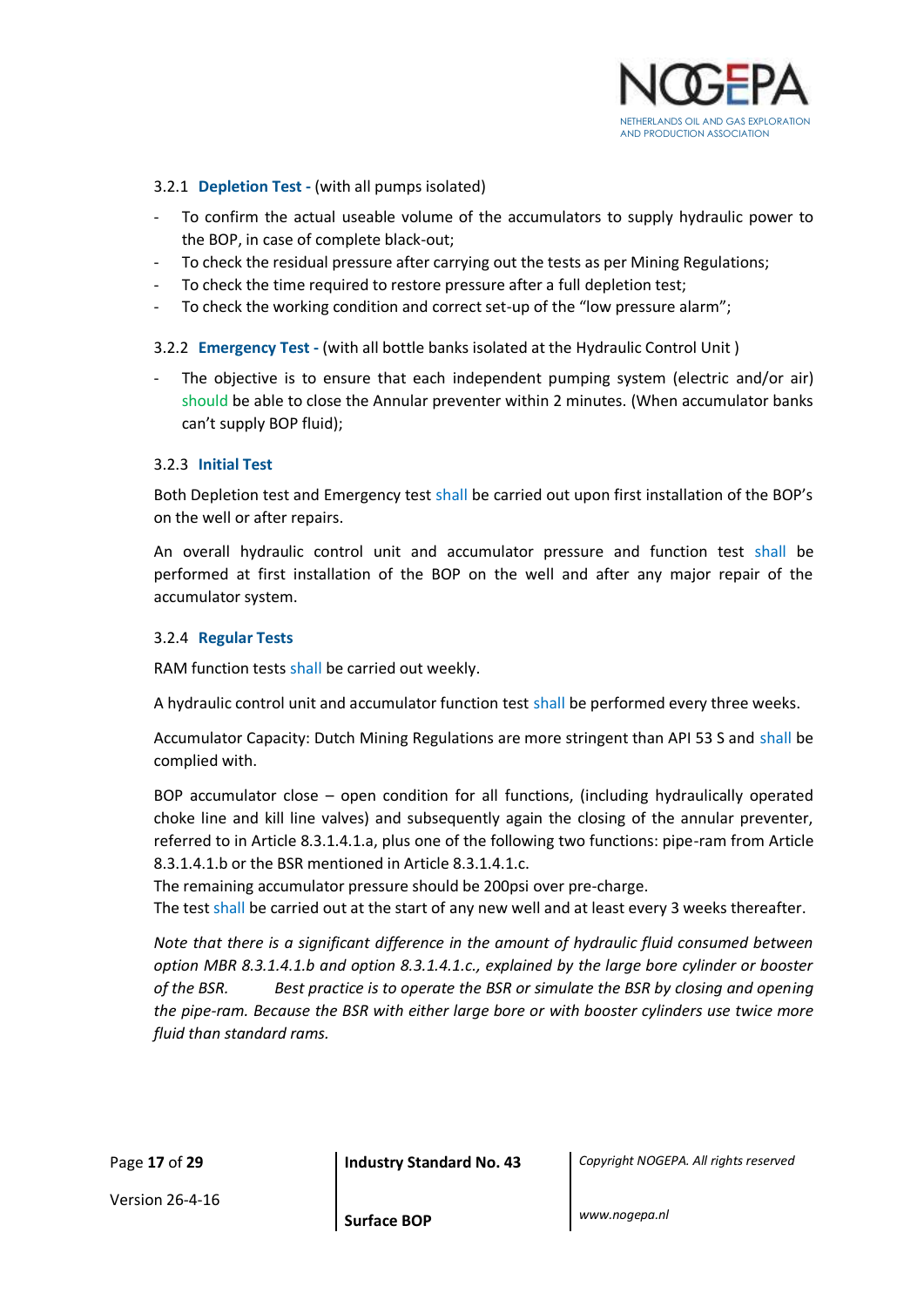

#### <span id="page-17-0"></span>3.2.5 **Lay-out of accumulator banks**

These accumulators should be split into at least four bottle banks of equal capacity, isolated by manual valves. (API S53 6.3.10.4)

#### <span id="page-17-1"></span>3.2.6 **Control Units and Control Panels**

- The hydraulic control unit with the master control panel shall be located in an easily accessible safe non-hazardous area, protected against dropped objects and fire;
- The hydraulic control unit shall meet the classification requirements for the area in which it is installed;
- The hydraulic control unit should have a by-pass valve (by-passing the manifold pressure regulator) to allow sending the full pressure of accumulators to the manifold piping;

Onshore, it shall be installed at a safe distance from the wellhead on the escape way;

Communication between control unit, panels and BOP should be based on hard wired technology. Wi-Fi transmission should be forbidden. Fluid storage capacity at the hydraulic control unit should be at least twice the usable volume of the accumulators.

#### <span id="page-17-2"></span>3.2.7 **Pumping System**

The BOP control system should contain two distinct pumping systems, each driven by independent power sources, comprising at least:

- Either 1 electrical driven pump system plus 1 air powered pump system;
- Or 2 electrical driven pumps systems, supplied by strictly independent electric networks (engine room, bus bar, transformer, distribution boxes, cables);
- In all cases, at least one electrical driven pump should be powered by the emergency generator;
- Air driven pumps should be capable of charging the accumulators to full system working pressure with a 75 psi (0.52 MPa) minimum air pressure supply;
- The cumulative output capacity of the pump systems should be designed to charge the full accumulator system from pre-charge pressure to the rated pressure of the accumulator in less than 15 minutes;
- With the loss of one pump system or one power system, the remaining pump system should have the capacity to charge from pre-charge pressure to the rated pressure of the full accumulator system in less than 30 minutes;
- Each pumping system should be designed, independently of the other source and with the accumulators isolated from service, to close the annular preventer on the smallest drill pipe with correct sealing pressure and open the hydraulic choke valve in less than 2 minutes;
- Electric driven pumps should start automatically when pressure in the accumulator drops below 90% of the maximum operating pressure. Air driven pumps at 80% of maximum operating pressure; (API S53, 6.3.5.7)

Page **18** of **29 Industry Standard No. 43** *Copyright NOGEPA. All rights reserved*

Version 26-4-16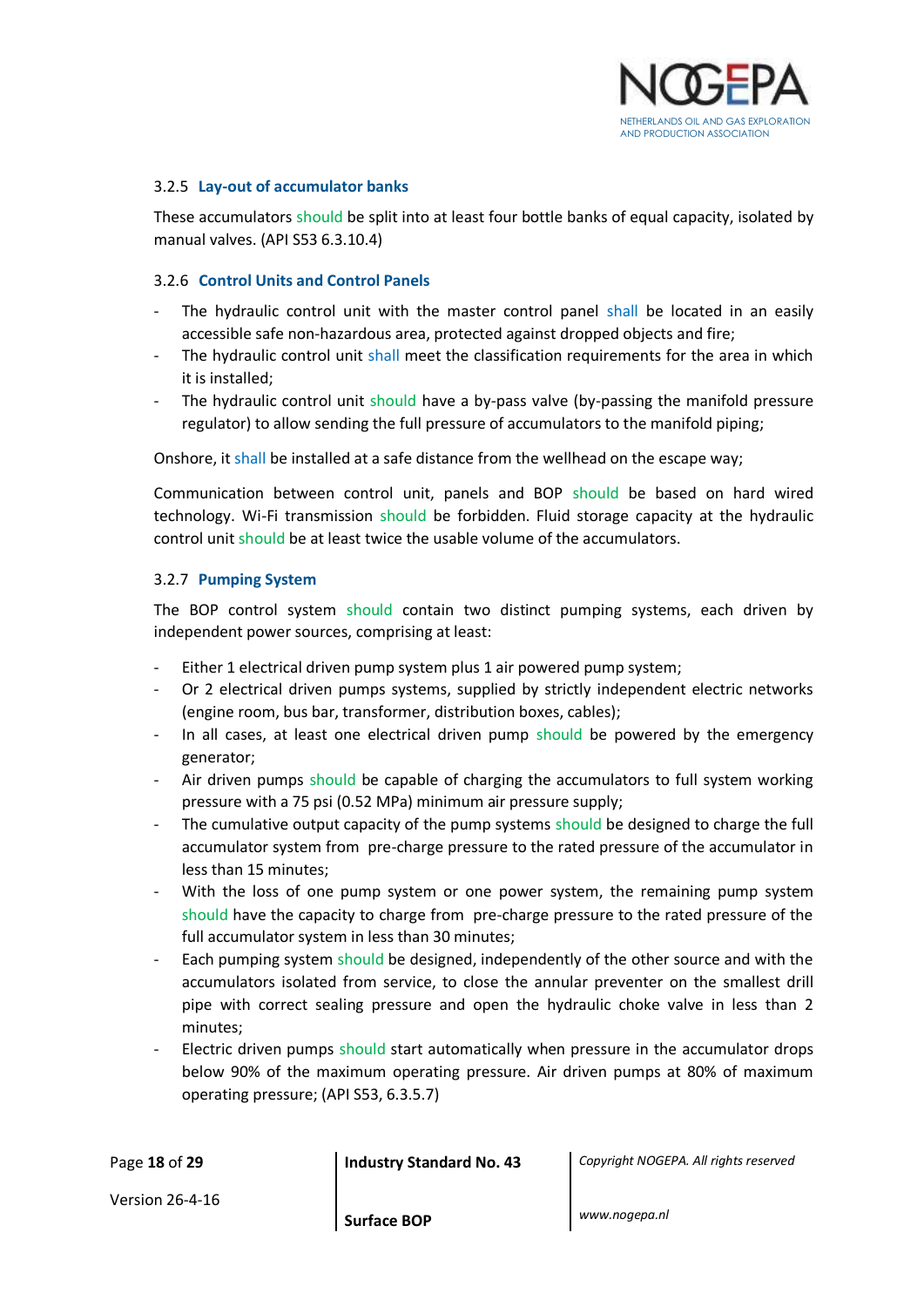

- The same hydraulic pump system **could** be used to provide control fluid to BOP stack and diverter system;

#### <span id="page-18-0"></span>3.2.8 **BOP Activation Panel Locations**

- For offshore and land operations, control panels shall be located both on the rig floor and at a safe location (a minimum of two independent control panels shall be in place);
- Each control panel shall clearly show "open" and "closed" positions on a visual display in line with the BOP stack installed. It shall be adequately protected against fluid splashes and dropped objects;
- A "Think first" flap should be set as a precaution over each BR or BSR push-button on each control panel;

#### <span id="page-18-1"></span>3.2.9 **Emergency Back-up Systems for BOP control system**

- In case of an air supplied control panel an Emergency Air Supply shall be available ;
- An Emergency Electric Power Supply shall be available to operate the BOP control system, when of the electrical type, and should last for 24 hours. Electric power shall be supplied to all electric control panels. MBR Article 8.3.1.5;
- Any remotely operated valve or choke should be equipped with an emergency back-up power source or a manual override (API S53 6.2.2.20);

#### <span id="page-18-2"></span>3.2.10 **BOP Activation Mechanism Rules**

The BOP control system should be capable of closing:

- A ram BOP within 30 seconds:
- An annular BOP smaller than 18 % inches nominal bore within 30 seconds;
- An annular BOP of 18 % inches nominal bore and larger within 45 seconds;
- Choke and kill valves (either open or close) in less than the minimum observed ram BOP closing response time;

The persons expected to respond in an emergency situation shall be suitably trained and participate in BOP activation tests.

#### <span id="page-18-3"></span>3.2.11**BOP Control Lines**

- All BOP control lines & cables should be protected and be fire resistant. Rigid piping or fireresistant high-pressure flexible hoses with external steel wrapped protection (Coflexip type or equivalent) with a working pressure at least equal to the accumulator rating pressure should be used. The hoses should have an improved resistance to fire and an improved durability. Sharp bends on hoses should be avoided. The nominal diameter should be 1'' minimum, so as to reduce pressure losses and consequently BOP functions closing time;
- For annular preventers a minimum diameter of 1.5" is recommended. Key is here that the annular preventer should close within 30 seconds. Ensure unrestricted flow;

Page **19** of **29 Industry Standard No. 43** *Copyright NOGEPA. All rights reserved*

Version 26-4-16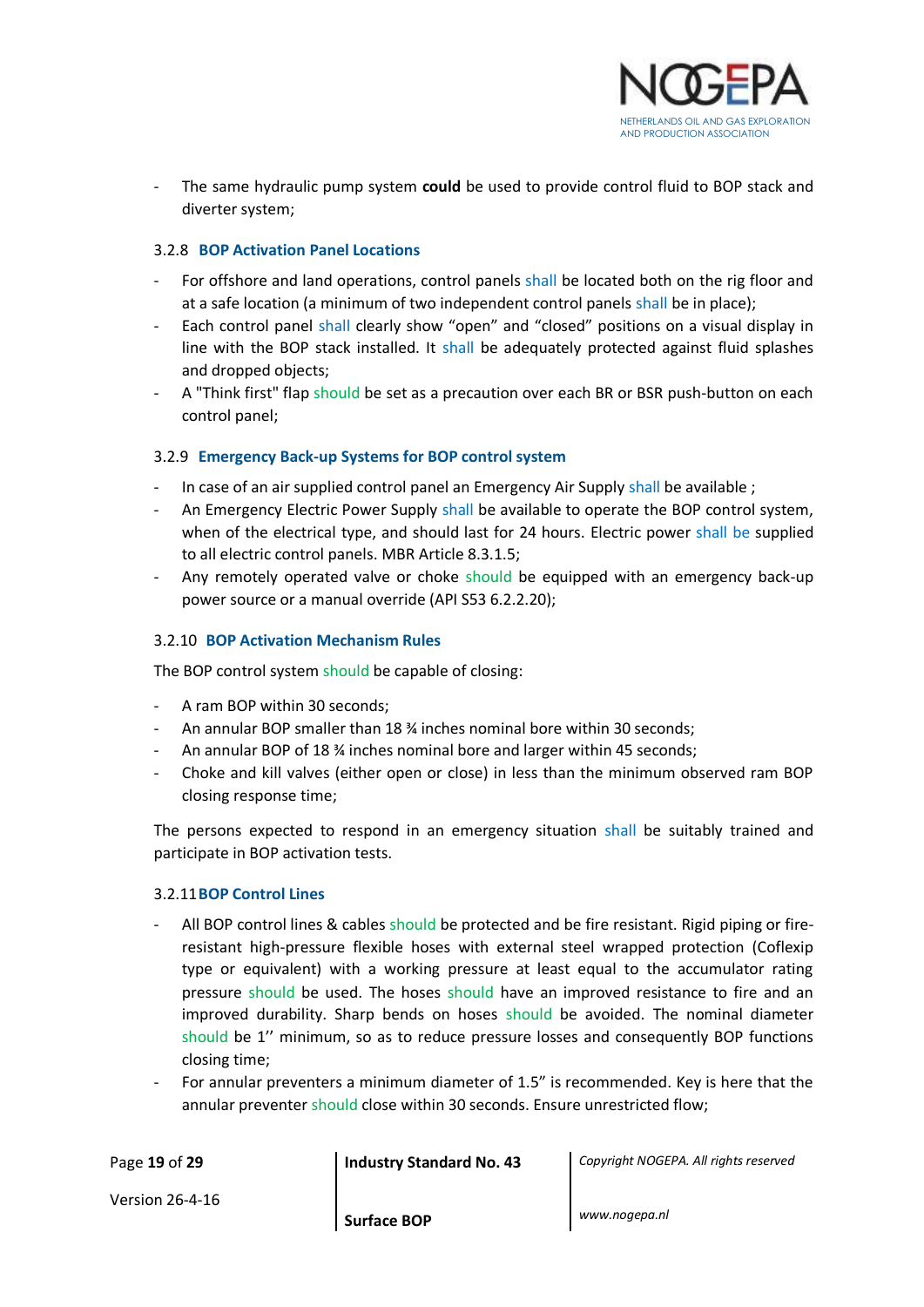

- All rigid and flexible lines between the control system and the BOP should meet the fire test requirements of API 16D, including end connections. (700°C during 5 min) WP should be equal to the operating pressure of the control system (3.000 psi);
- All control system interconnecting piping and hoses should be protected from damage during operations;
- The various lines operating the BOP functions should be clearly identified;
- Maintenance and testing of control lines should be covered in the drilling contractors Planned Maintenance System (PMS);
- Upon initial installation of the BOP's on the well the full BOP control system manifold, hoses and BOP chambers should be pressure tested to 3000psi.
- The control system of the Annular Preventer should be tested up to a **reduced value** of 1500 to 2000 psi, depending on Manufacturer's specifications.

*Note: Quick connectors could be used on the control hoses, if they are of the fail-safe (open) type.*

#### <span id="page-19-0"></span>3.3 **Auxiliary Pressure Control Items**

The auxiliary pressure equipment ranges from equipment to shut off the internal flow from the drill pipe to equipment handling the influx downstream of the choke manifold.

#### <span id="page-19-1"></span>3.3.1 **Inside BOP Systems**

As part of the Top drive, there should be two IBOP safety valves:

- The remotely operated upper safety valve. This valve should be closed first if necessary;
- The manually operated lower safety valve. This valve allows installation of the circulating head or of the drop-in check valve in the drill string under pressure;
- Both the lower and upper IBOP valves should have as a minimum the same pressure rating as the BOP stack;

*Note: Equipment should be available on rig-floor to allow stripping operations in all hole sizes.*

#### <span id="page-19-2"></span>3.3.2 **Rig Floor Safety Valves**

In case of kick event during tripping, it should be necessary to secure the drill string with a fullbore safety valve and it may be required to run back to bottom, possibly using the stripping method. In this case after having installed & closed the full-bore safety valve, a Gray valve non return-valve should be put on top of the safety valve and the full-bore opened again.

One drill pipe full opening safety valve (ex. Kelly valve) and one check valve (Gray valve) shall be permanently kept on the drill floor ready to be used and installed into the drill string.

They shall be stored at a specific safe spot on the rig floor, easily accessible, prepared with proper lifting handles for easy and rapid installation by the crew.

Page **20** of **29 Industry Standard No. 43** *Copyright NOGEPA. All rights reserved*

Version 26-4-16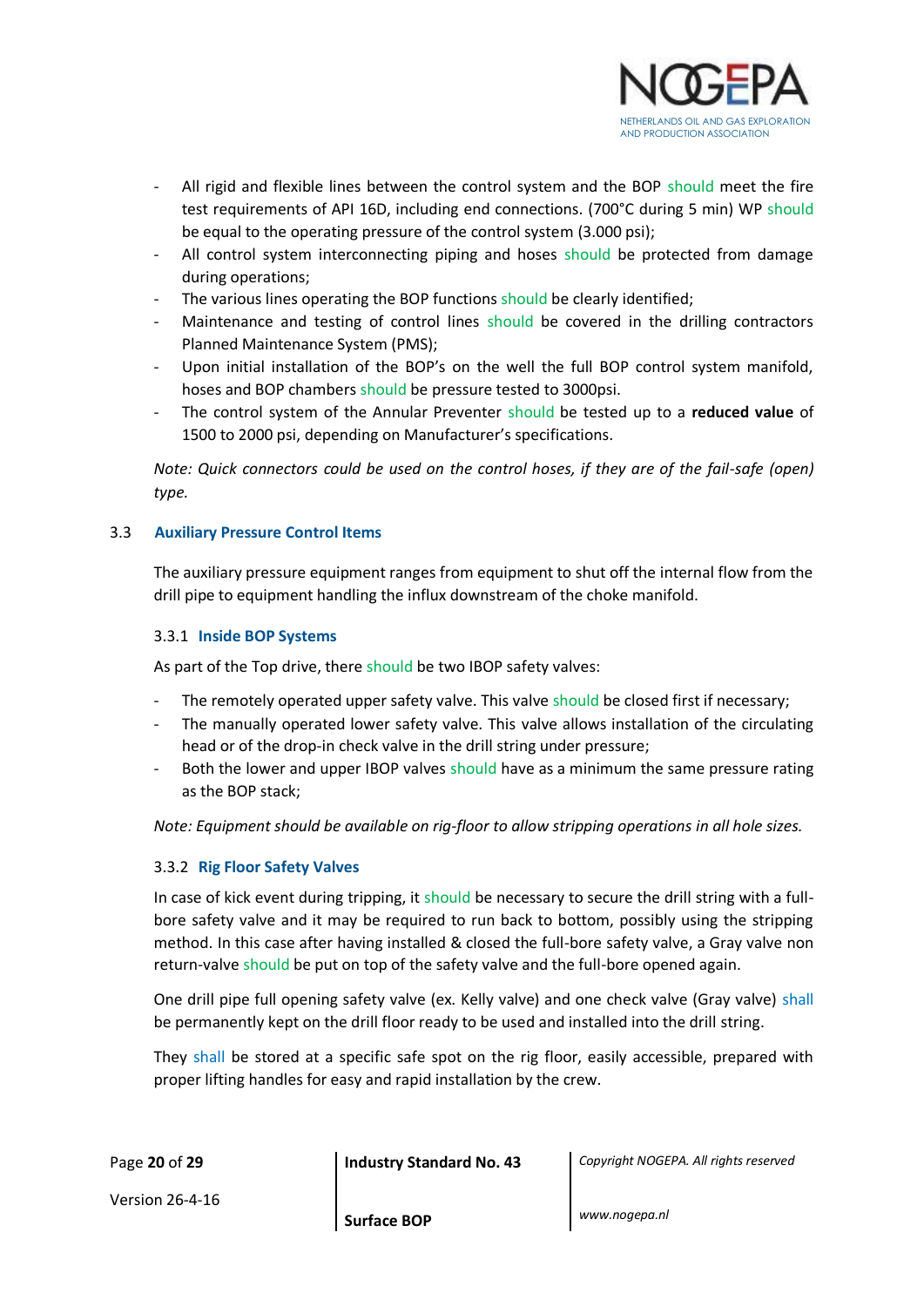

Rig floor safety valves should fit all sizes of drill pipes, HWDP and drill-collars in use.

All drill string safety valves should be pressure tested as follows:

- At BOP working pressure at rig acceptance and each time a new component is put into service;
- With the BOP's periodic 3 weekly pressure tests;

All drill string safety valves and HP pumping system components should be function tested each week.

It is recommended to have dedicated test subs and bench for testing the drill string safety valves.

#### <span id="page-20-0"></span>3.3.3 **Mud Gas Separator**

The MGS is designed to provide the effective separation of the mud and gas circulated from the well through the choke manifold, when evacuating a kick.

It is recommended to pay special attention to this equipment when selecting a rig, particularly for HP or HP/HT wells and in case there is expected a presence of  $H_2S$ . The design and specifications of such equipment should comply with API S53.

The contractor should supply operating performance and limitations of its MGS, the efficiency and performance of which are extremely dependent of their sizing and configuration.

The MGS **could** be vertical (the most popular is also called a "poor boy de-gasser"), cyclonic or horizontal.

Each drilling or work-over rig should be provided with an atmospheric Mud Gas Separator. Minimum requirements are:

- Adequate seal height;
- The MGS should be designed in such a way that the mud seal will not drain by itself;
- Adequate nominal pipe for gas vent line;
- A low range pressure gauge (0-20 psig) on the MGS with read-out at choke control panel;
- Compatibility requirements for  $H_2S$ ;
- The MGS should be able to handle a large quantity of solids (or weighting materials). The design should minimize the risks of plugging, settling and erosion;
- The MGS should be sufficiently anchored in place and adequately braced to prevent movement of both the separator and lines;
- The main function of the siphon breaker is to avoid emptying the MGS into the active mud system. When a siphon breaker on the mud seal is required by design, it should not be tied up into the vent line;

Page **21** of **29 Industry Standard No. 43** *Copyright NOGEPA. All rights reserved*

Version 26-4-16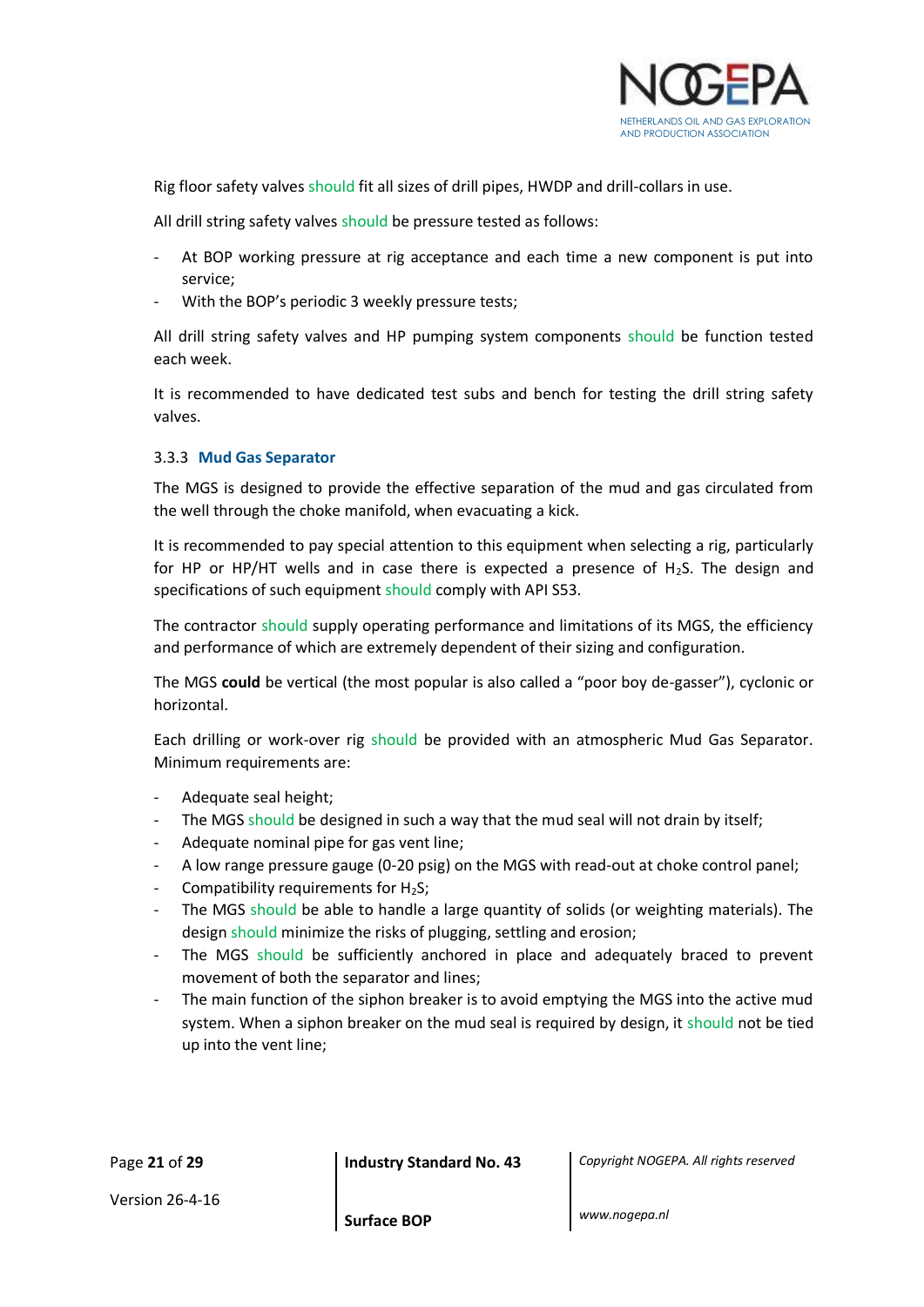

Recommendations:

- 1. Have a "hotline" in place to safely refill and re-establish the liquid seal after a blowthrough.
- 2. Install an inspection hatch on the MGS body.
- 3. Take measures to avoid internal corrosion.
- 4. Carry out yearly inspections, measuring wall thickness.

#### <span id="page-21-0"></span>3.3.4 **Vent line / Mud seal configuration**

- Whatever the design, the operating pressure within the separator is determined by the gas pressure loss through the vent line.
- The head of fluid (mud seal) should at least have the capability to hold back this pressure in order to prevent any gas blow-through to the shaker room.
- Vent line should be routed to a safe place, for offshore rigs this **could** be to the crown block or overboard line. For onshore rigs carefully calculated vent locations should be determined.
- For pressure losses purpose, the vent line design should be as straight as possible with any bends as smooth as possible. There should not be any valves present in the line. Only rigid hard piping should be used.

#### <span id="page-21-1"></span>3.3.5 **Mechanical Type Degasser**

- A mechanical type degasser should be used to remove entrained gas bubbles by vacuum extraction from the drilling fluid, that are too small to be removed by the poor boy degasser;
- The drilling fluid discharge line from the poor boy separator should be placed as closely as possible to the inlet of the mechanical type degasser;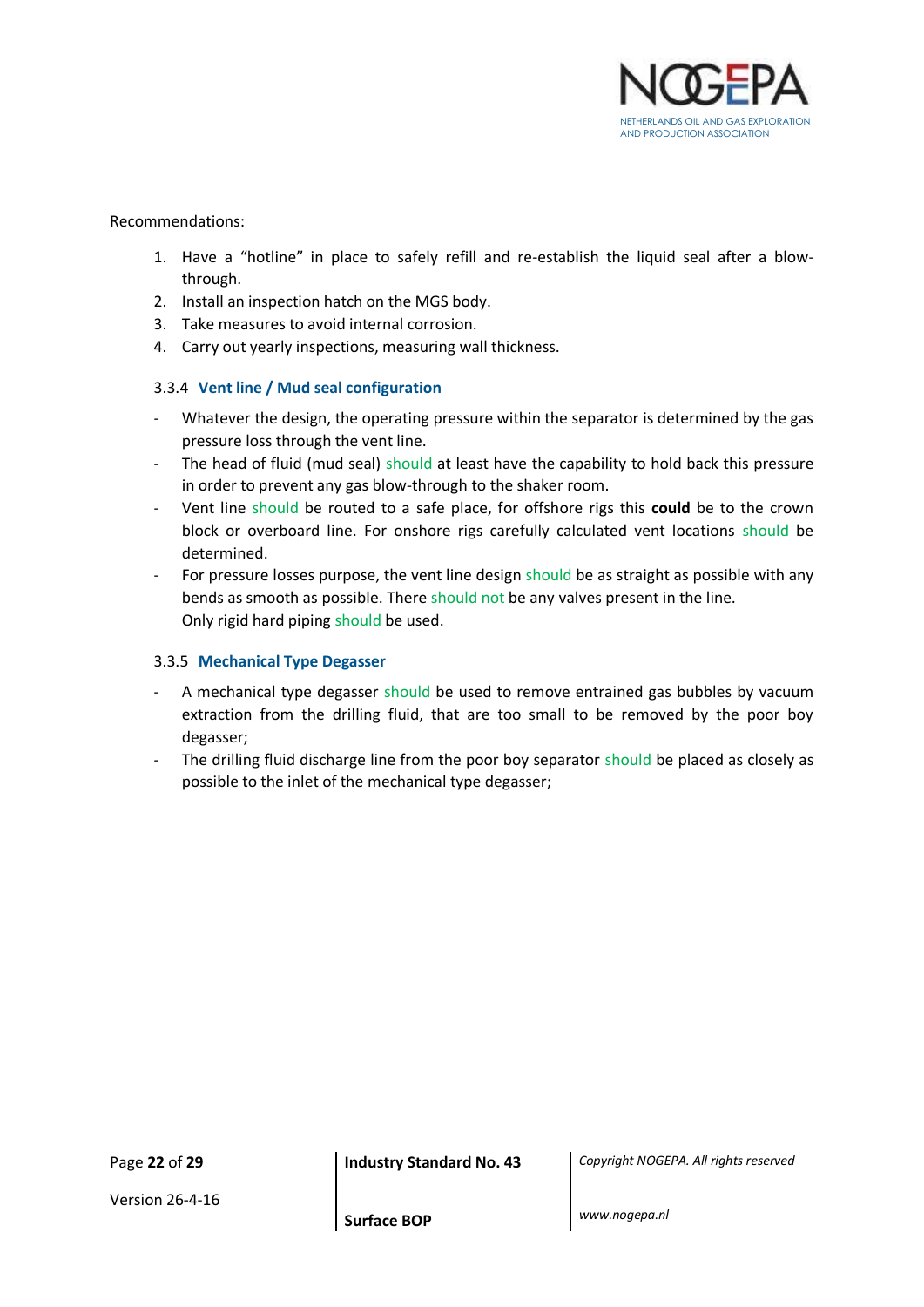

## <span id="page-22-0"></span>**4. Record Keeping WCE & Personnel**

Since Well Control Equipment is of prime importance to assure the safe drilling of all wells, both Drilling Contractor and Operator should pay close attention to all aspects of the Well Control subject. Qualified personnel matter as much as equipment in this domain.

#### <span id="page-22-1"></span>4.1 **Certification & traceability**

- All WCE should be manufactured by an OEM (Original Equipment Manufacturer) holding a valid API monogram;
- All individual WCE elements (from API connection to API connection) & replacement parts should consist of components manufactured by the same OEM FAT and SIT required ;
- For all WCE equipment a full history log (manufacturers record book) should be present on site; (Examples of WCE elements are: single or double ram preventers, annular preventers, gate valves, connectors, HP risers, double studded adaptors, etc...)
- It is the Operator's Drilling and Completion Supervisor's responsibility to periodically verify that the WCE log is available and up to date;

Original certification package (manufacturers record book) by the OEM (holding a valid API monogram) should contain:

- API manufacturing documentation;
- NACE certification including raw material traceability;
- Full traceability of WCE and spare parts;
- Re-certification package and inspection reports required after repair or change of equipment;
- Periodic inspection reports by OEM or OEM approved 3rd party;

This full history log should ensure that the manufacturer's BOP operating manual is adhered to and no non authorized alterations/modifications have been made.

#### <span id="page-22-2"></span>4.2 **Management of Change**

- Any changes made to WCE elements should be in line with OEM specifications;
- Any modification to the functionality and operability of the BOP stack or the BOP control system should be performed with the formal agreement of the OEM;

#### <span id="page-22-3"></span>4.3 **Capability to know the position of Tool Joints**

A space-out drawing for the BOP stack should be available at the driller's position complete with all distances from Kelly Bushing to the RAM positions and BOP test plug seat.

Page **23** of **29 Industry Standard No. 43** *Copyright NOGEPA. All rights reserved*

Version 26-4-16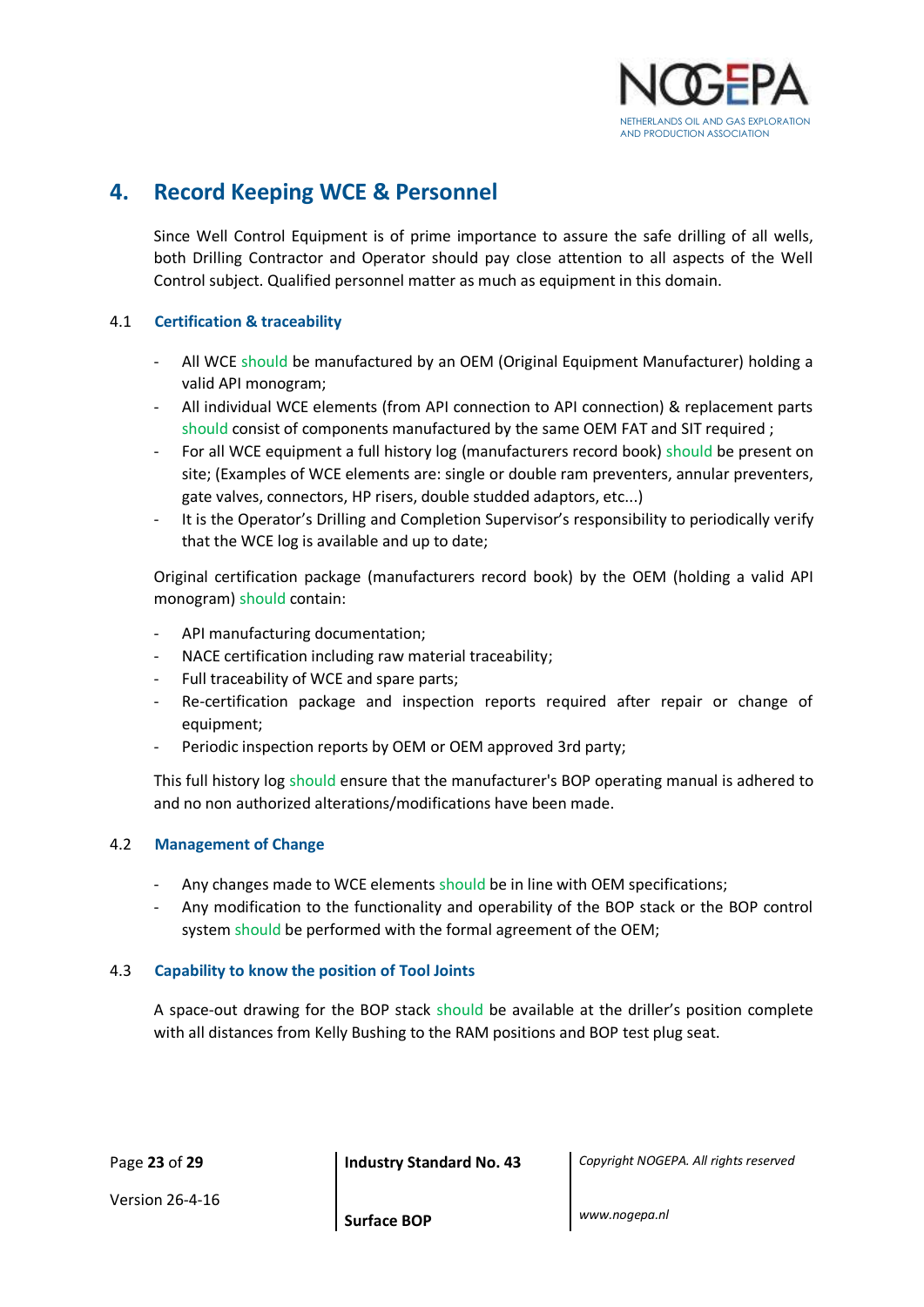

#### <span id="page-23-0"></span>4.4 **BOP Maintenance & Testing**

All WCE shall be overhauled and tested by the OEM or an OEM approved 3rd party:

- Once every 5 years or sooner when indicated by OEM;
- In case of damage/failure (e.g. after stripping);

Such inspections and tests shall be duly recorded and documented.

All WCE should be covered by the drilling contractor Preventive Maintenance System, which should include as a minimum the following points:

- Dates of maintenance, technical reasons, spares part number, etc... should be recorded;
- A clean out and visual inspection of bag preventer packer, rams, ram cavities, make-up torque of flange and connectors and verification of pre-charge pressures in accumulators should be carried out prior to each well or during "between wells maintenance" when batch drilling;
- Storage conditions should adhere to the manufacturer's recommendations. Rubber goods **may** be damaged from exposure to high temperature and sun light;

The notion of redundancy for a BOP and its control system is complex. Therefore the following guide lines should be understood:

#### <span id="page-23-1"></span>4.5 **Functionality**

The functionality of a BOP encompasses all ultimate functions to be performed by a BOP, i.e. closure of PR, BSR, Annular preventer, opening of HCR or kill and choke valves, etc.

For example, if a BOP is fitted with 3 PR instead of 2 PR, the 3rd PR **could** be considered as a supplemental PR and a loss of it would not impair the overall functionality of the BOP.

#### <span id="page-23-2"></span>4.6 **Operability**

The operability is the ability of the control system to operate all BOP functions. Depending on the type of control system, there might be several means to operate a BOP function with the control system.

Any time during operations with a BOP, 100% functionality should be met. If a pressure test or a functional test fails (indicating that a specific function is lost), the operation should be stopped, the well secured and the well control equipment repaired, before continuation of the operation.

Daily system checks: It is normal operating practice to perform daily checks of control panel pressures and system fluid levels.

Page **24** of **29 Industry Standard No. 43** *Copyright NOGEPA. All rights reserved*

Version 26-4-16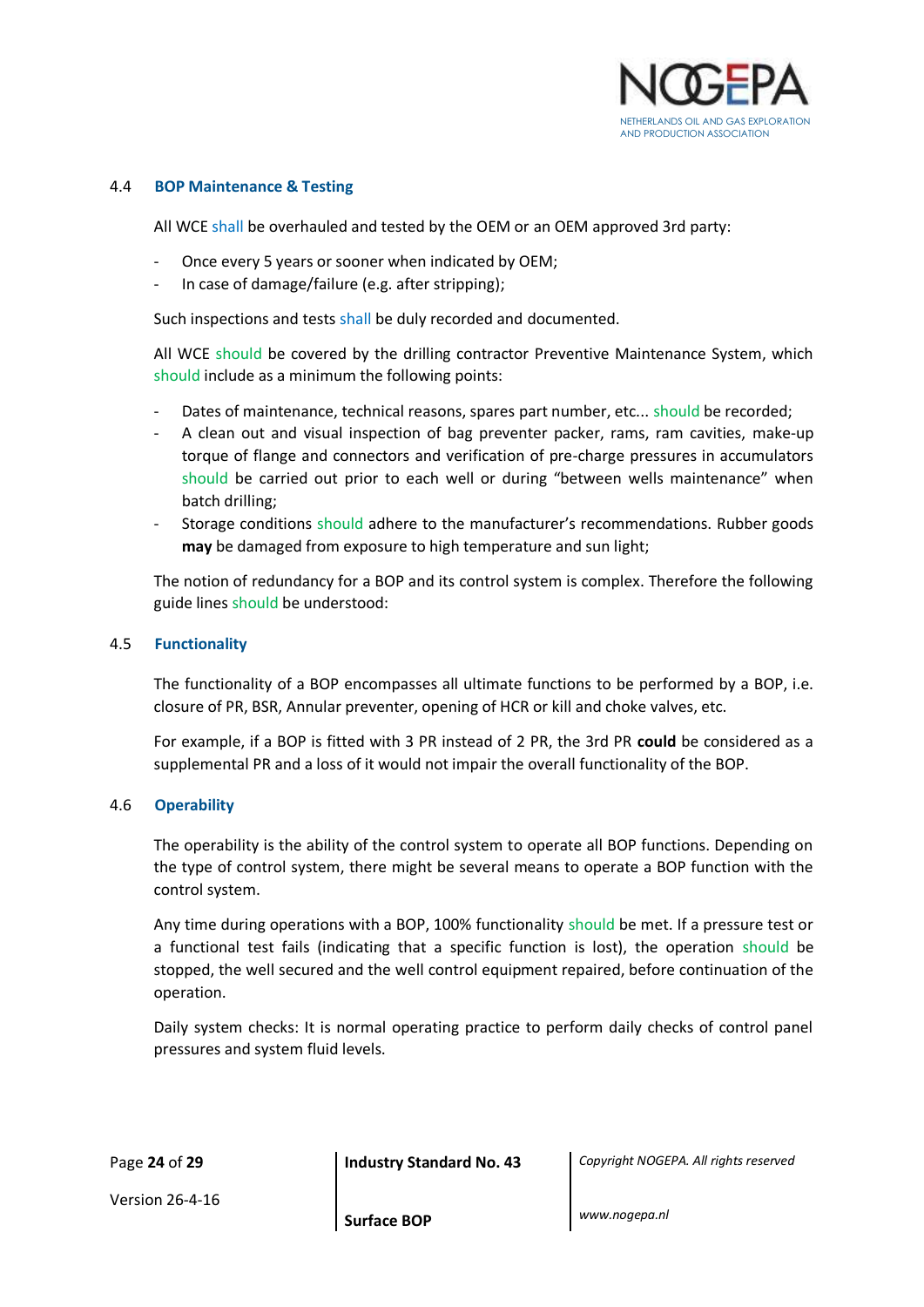

#### <span id="page-24-0"></span>4.7 **Function-testing of BOP**

All WCE shall be function tested at the nominal control system WP to ensure their good working condition and the level of redundancy.

When performing a function test on a BOP, the control panel used, the opening and closing volumes (if a flow-meter is available) and response times of all tested functions shall be monitored and logged.

The exact BOP closing time for each function shall be recorded at the rig acceptance.

When in operation, all well control equipment (rams, bag preventer, remote and manual valves and chokes of BOP and choke manifold, IBOP valves) shall be function tested once a week.

Exception: where this is not possible due to operational circumstances the function test shall be done at first opportunity.

The main and remote control panels shall be used alternately.

When performing a pressure test, a function test is considered as having been performed.

#### <span id="page-24-1"></span>4.8 **Pressure Testing Procedures**

A full pressure test (FAT) to 1.5 x working pressure should be performed in an OEM approved workshop after any over-haul or repair of the BOP.

Upon first installation on the well the BOPs shall be pressure tested to full working pressure or to maximum rated wellhead pressure. The annular preventer may be pressure tested to 70% of its full working pressure. This pressure could also be done on the stump except the lower connection.

All BOP functions should be fully pressure tested at least every 3 weeks to maximum anticipated wellhead pressure for the operations executed in the period until the next BOP test. For all tests the volume of test fluid should be carefully recorded.

In case of special circumstances the Mining Regulations offer the possibility to apply for exemption.

Following bonnet seal replacement or changing of rams in the field, the BOP stack should be tested to full working pressure or to maximum rated wellhead pressure.

A pressure test should be considered satisfactory if the recorded pressure has stabilized for 10 minutes at the pressure test value with a pressure drop of less than 5%, limited to 300 psi.

<span id="page-24-2"></span>Page **25** of **29 Industry Standard No. 43** *Copyright NOGEPA. All rights reserved*

Version 26-4-16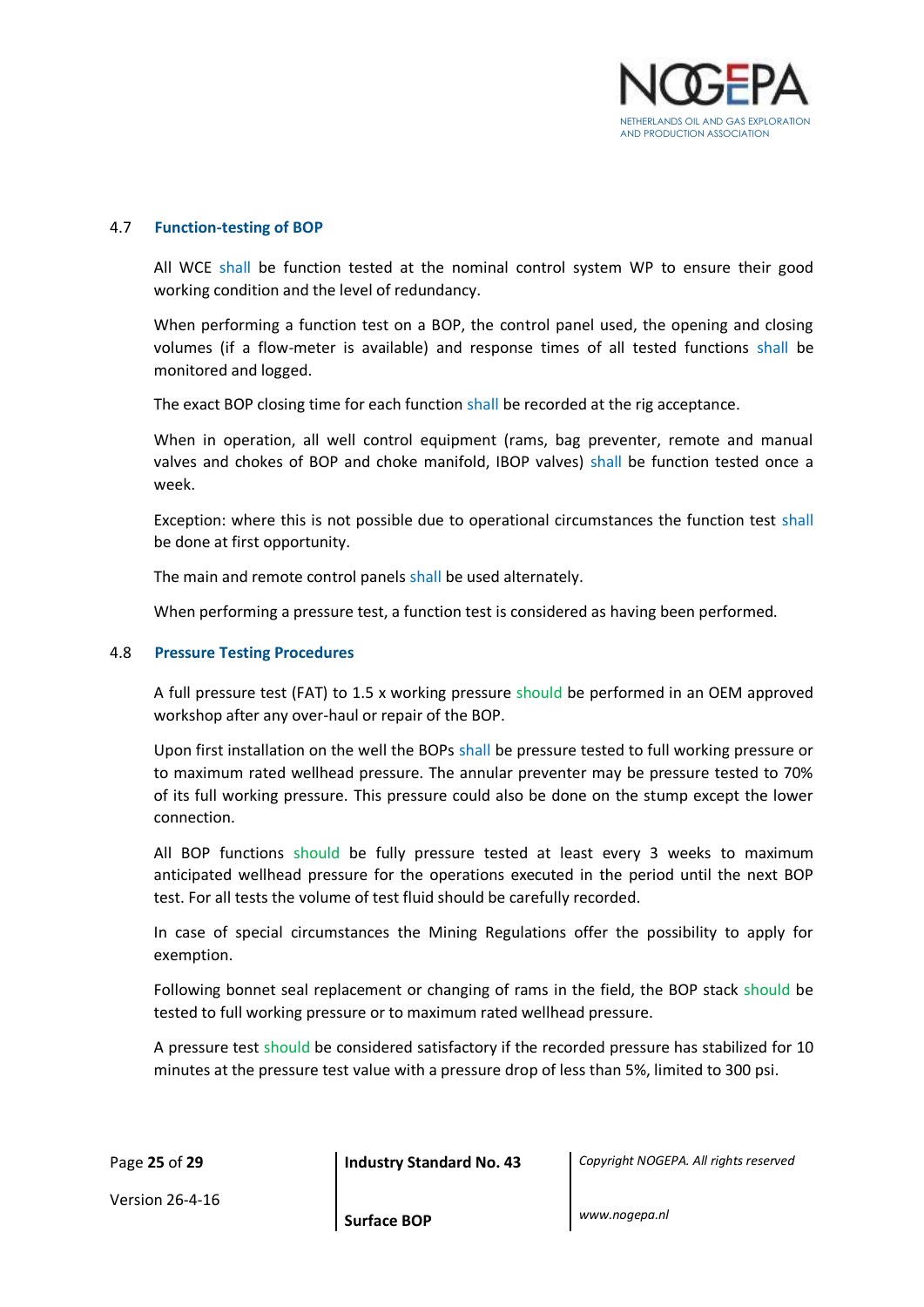

#### 4.9 **Programmed Maintenance System**

The drilling contractors PMS should include the BOP maintenance sequence. PMS should be validated.

All primary and back-up systems should be included in the PMS. MBR Article 8.3.2.6.

A recordable history of repair and modification on safety and environmental critical elements (SECE's) should be maintained.

Maintenance of SECE's should be subject to annual audits.

Equipment malfunctions or failures should be reported in writing to the OEM.

Pressure gauges should be subject to annual calibration. Pressure gauges should bear a test date.

#### <span id="page-25-0"></span>4.10 **Training, Certification & Drills**

The proficiency of drill crews to operate the well control equipment is as important as the operational condition of the equipment. Refer to API 59.

#### Training:

IWCF BOP operating & maintenance training course (latest edition) should be obligatory for tool-pushers, tour-pushers, drillers and assistant drillers. (every 2 years)

Drilling Contractors should assure regular training for the rig crews on operation and maintenance of BOP systems.

It is recommended having personnel from assistant driller to senior tool-pusher to attend once every two years a scenario based well control training.

#### Drills:

BOP shut in drills shall be held on a weekly basis and shall involve the persons expected to respond in an emergency situation. It shall involve each drill crew onboard.

Prior to drill out of the production casing a choke drill should be performed. Well control startup and shut-in exercises should be done with some pressure applied in the well, up to a controlled closing of the Remote Operated Choke, keeping a pre-determined amount of pressure trapped. It is recommended to carry out this drill with each drill crew onboard.

Version 26-4-16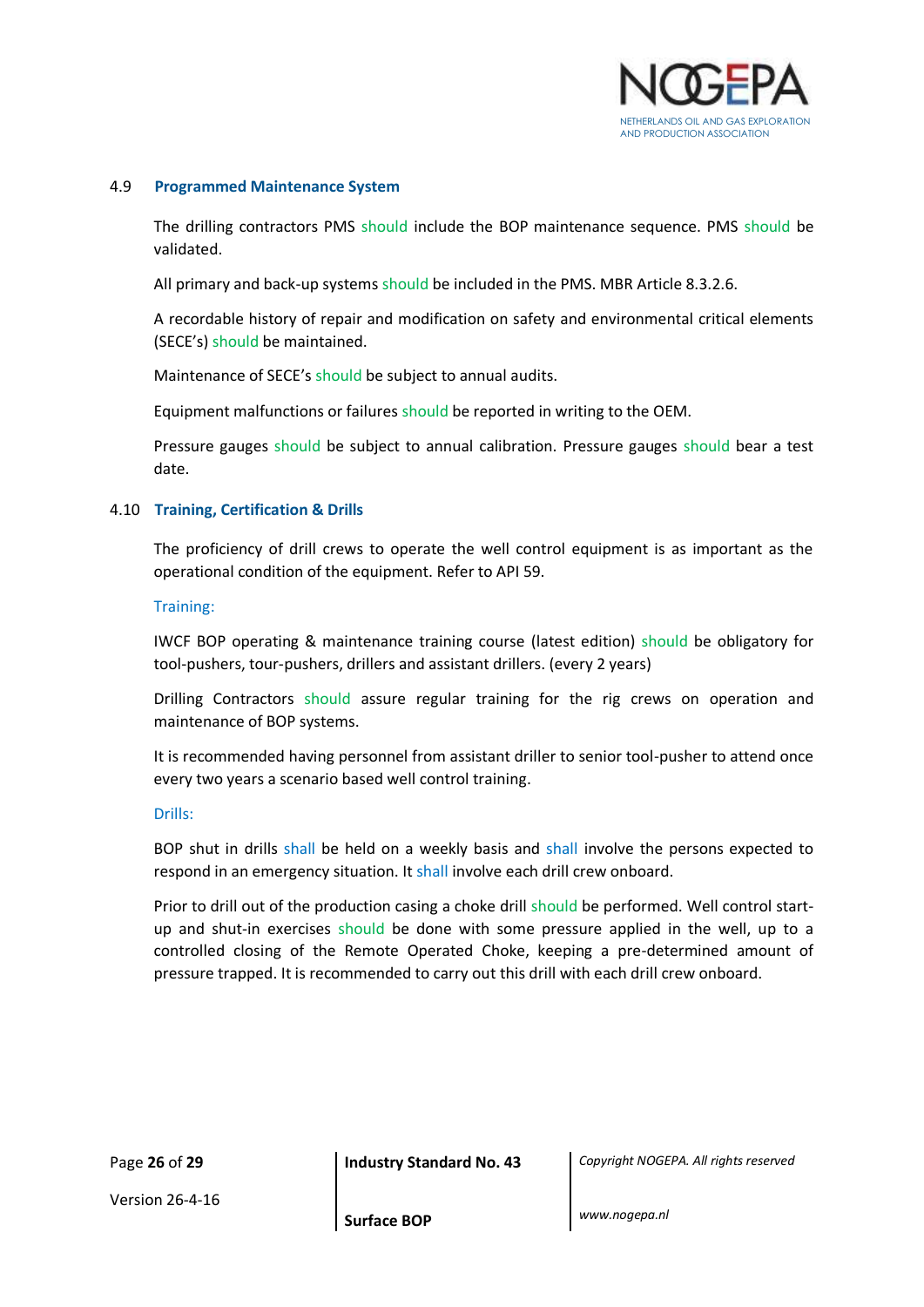

## <span id="page-26-0"></span>**Annex I Drilling BOP Configurations**

(Reference – IADC BOP Arrangement Considerations)

The primary purpose of a BOP is to be able to close in a well on a kick and subsequently to control bottom-hole pressure during the well killing process. So the BOP stack should be designed to contain the surface pressure of a well where the full mud volume has been evacuated. It also needs to be designed to provide large enough passage for all anticipated tool sizes.

BOP Configurations are often determined by Company Policy and should also take into account any Regulatory Authority requirements. Other site specific considerations may include weight, size and flexibility.

There are no "best" standard stack arrangements, but the following configuration are most commonly used for surface installed BOP stacks in The Netherlands.

Of fundamental importance is the placement of the blind/shear rams in a 3 ram surface BOP stack. The acceptable positions of the blind/shear rams are:

- Either in the second position from the top, where the blind/shear rams can act as a master valve for the re-pair or change out of the pipe-rams above it;
- Or in the very top position, where the closed BSR seals off the full BOP stack;

"The final BOP Configuration is jointly selected by operator and drilling contractor. Best practice in The Netherlands is for the operator together with the drilling contractor to critically review the BOP arrangement and risk assess the configuration for the entire planned operation."

Page **27** of **29 Industry Standard No. 43** *Copyright NOGEPA. All rights reserved*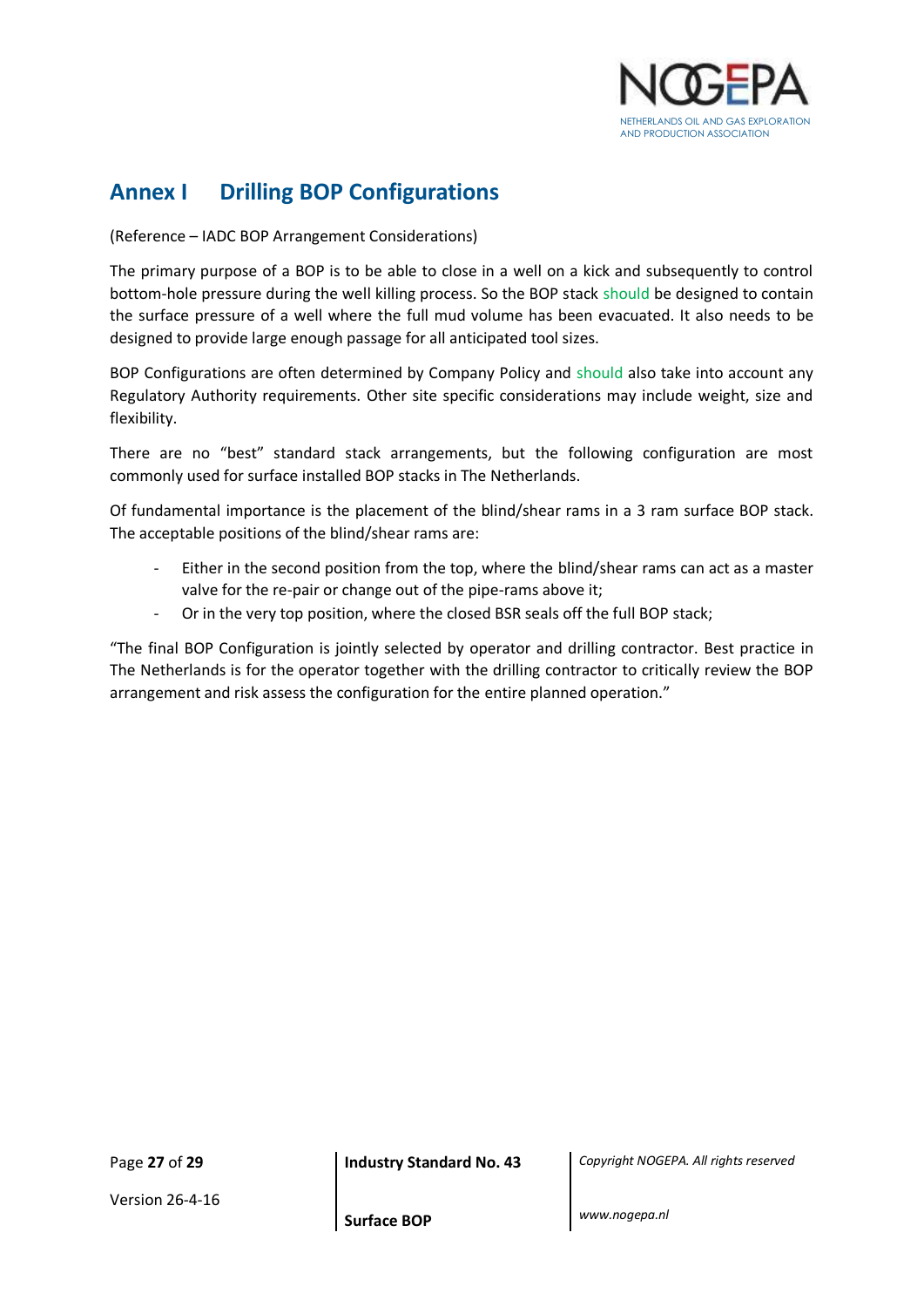



Page **28** of **29 Industry Standard No. 43** *Copyright NOGEPA. All rights reserved*

Version 26-4-16